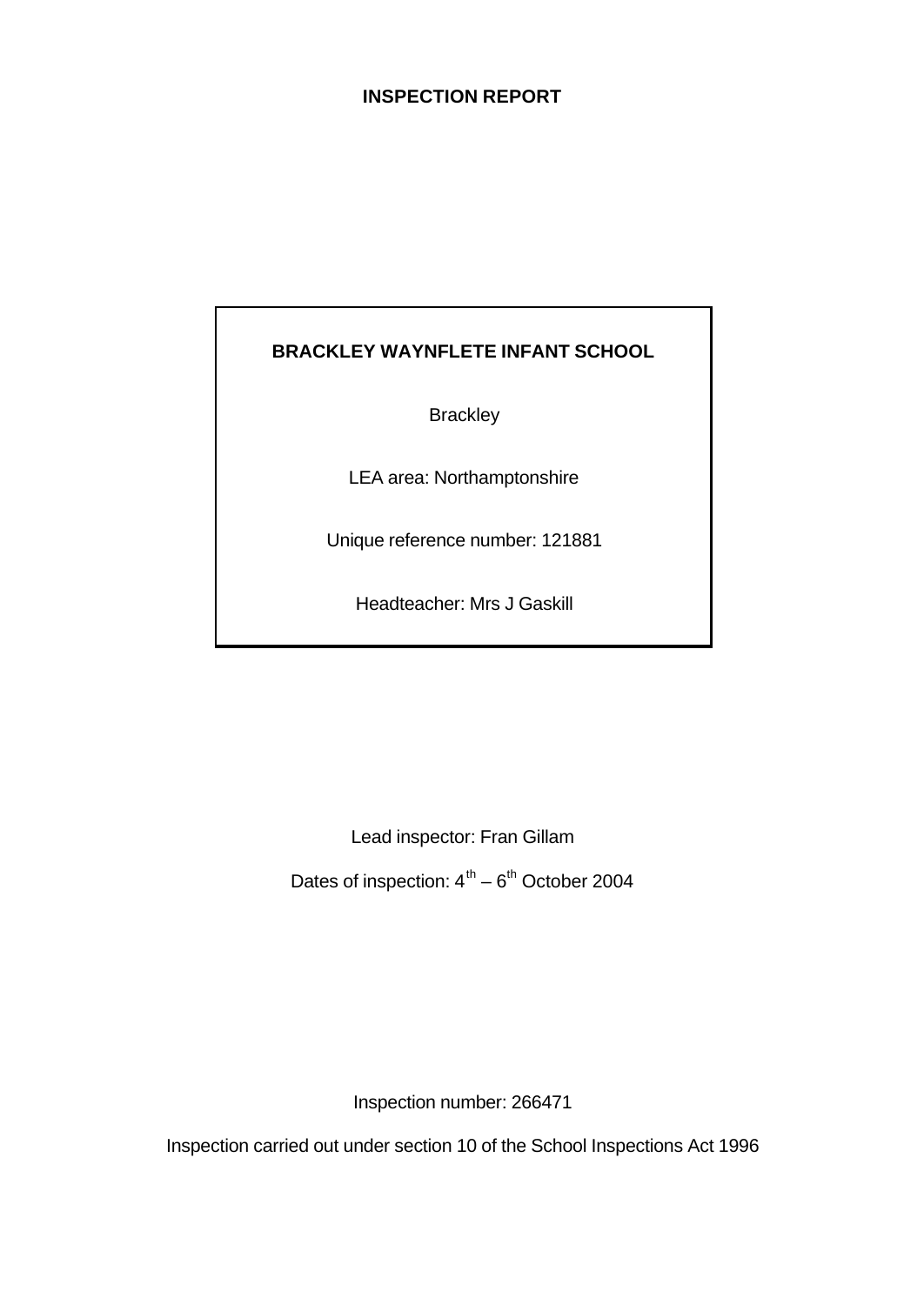## © Crown copyright 2004

This report may be reproduced in whole or in part for non-commercial educational purposes, provided that all extracts quoted are reproduced verbatim without adaptation and on condition that the source and date thereof are stated.

Further copies of this report are obtainable from the school. Under the School Inspections Act 1996, the school must provide a copy of this report and/or its summary free of charge to certain categories of people. A charge not exceeding the full cost of reproduction may be made for any other copies supplied.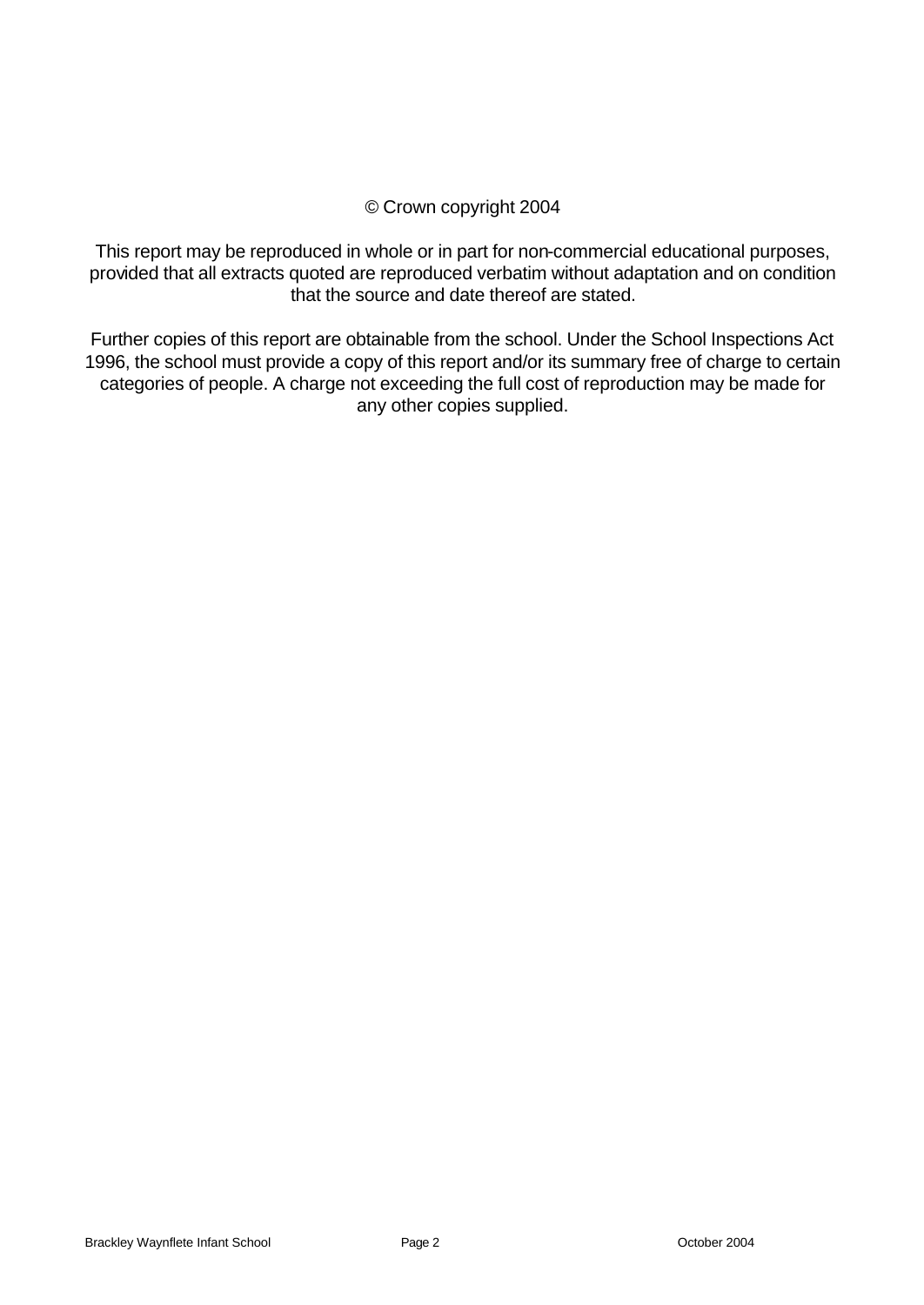## **INFORMATION ABOUT THE SCHOOL**

| Type of school:        |    |                             | Infant                                     |  |  |
|------------------------|----|-----------------------------|--------------------------------------------|--|--|
| School category:       |    |                             | Community                                  |  |  |
| Age range of pupils:   |    |                             | $4 - 7$                                    |  |  |
| Gender of pupils:      |    |                             | Mixed                                      |  |  |
| Number on roll:        |    |                             | 187                                        |  |  |
| School address:        |    |                             | <b>Waynflete Avenue</b><br><b>Brackley</b> |  |  |
| Postcode:              |    |                             | Northamptonshire<br><b>NN13 6AF</b>        |  |  |
| Telephone number:      |    |                             | 01280 702270                               |  |  |
| Fax number:            |    |                             | 01280 702270                               |  |  |
| Appropriate authority: |    |                             | Governing body                             |  |  |
|                        |    | Name of chair of governors: | Miss V Lea                                 |  |  |
| Date<br>inspection:    | οf |                             | previous 28 <sup>th</sup> September 1998   |  |  |

## **CHARACTERISTICS OF THE SCHOOL**

Waynflete Infants is of average size for a primary school. It is situated not far from Brackley town centre. Of the 187 pupils on roll, just over half are boys. Children start in the Reception classes in the September of the year of their fifth birthday. They attend part-time for the first half term and then fulltime. The children's attainment on entry is average for their age. There are 57 children in the Reception Year. Nearly three per cent of pupils are entitled to a free school meal. This proportion is below average. Almost all the pupils come from a white British background. There is a lower than average percentage of pupils on the school's special educational needs register. This group of pupils experience some difficulty with reading and writing. The number of pupils moving in and out of the school during Year 2 is high. A long term staff absence has resulted in a teacher with a fixed term contract working in the Reception Year.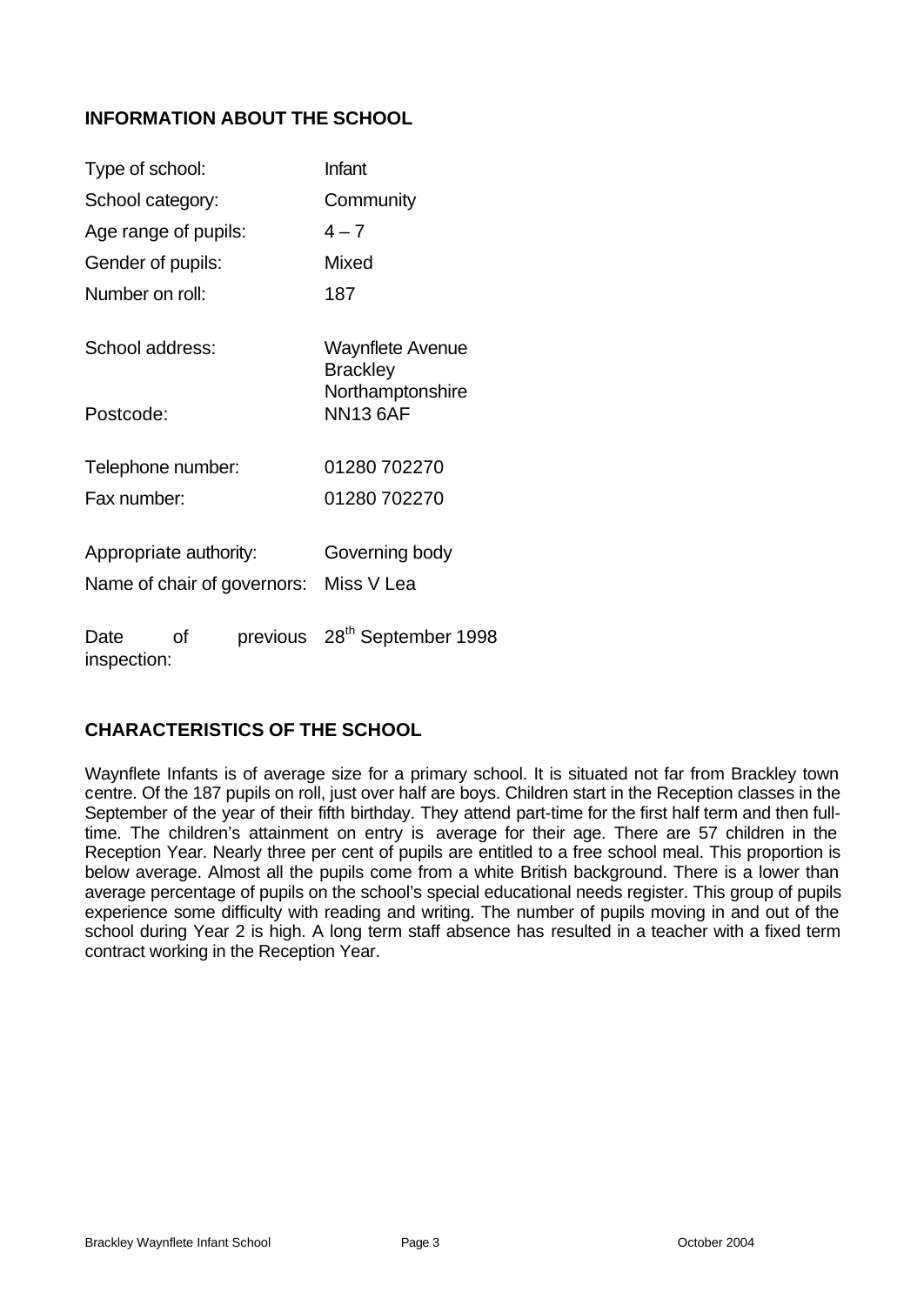## **INFORMATION ABOUT THE INSPECTION TEAM**

| <b>Members of the inspection team</b> |                    | <b>Subject responsibilities</b> |                                                                 |
|---------------------------------------|--------------------|---------------------------------|-----------------------------------------------------------------|
| 21498                                 | Fran Gillam        | Lead inspector                  | <b>Mathematics</b>                                              |
|                                       |                    |                                 | Information and communication<br>technology                     |
|                                       |                    |                                 | Physical education                                              |
|                                       |                    |                                 | of<br>learning<br>Areas<br>the<br>in<br><b>Foundation Stage</b> |
|                                       |                    |                                 | English<br>additional<br>as<br>an<br>language                   |
| 9189                                  | John Horwood       | Lay inspector                   |                                                                 |
| 30362                                 | Jacqui Henshaw     | Team inspector                  | English                                                         |
|                                       |                    |                                 | Geography                                                       |
|                                       |                    |                                 | <b>History</b>                                                  |
|                                       |                    |                                 | Religious education                                             |
|                                       |                    |                                 | Special educational needs                                       |
| 32180                                 | David Sleightholme | Team inspector                  | Science                                                         |
|                                       |                    |                                 | Art and design                                                  |
|                                       |                    |                                 | Design and technology                                           |
|                                       |                    |                                 | <b>Music</b>                                                    |

The inspection contractor was:

Nord Anglia School Inspection Services Anglia House Carrs Road **Cheadle Stockport** SK8 2LA

Any concerns or complaints about the inspection or the report should be made initially to the inspection contractor. The procedures are set out in the leaflet *'Complaining about Ofsted Inspections'*, which is available from Ofsted Publications Centre (telephone 07002 637833) or Ofsted's website (www.ofsted.gov.uk).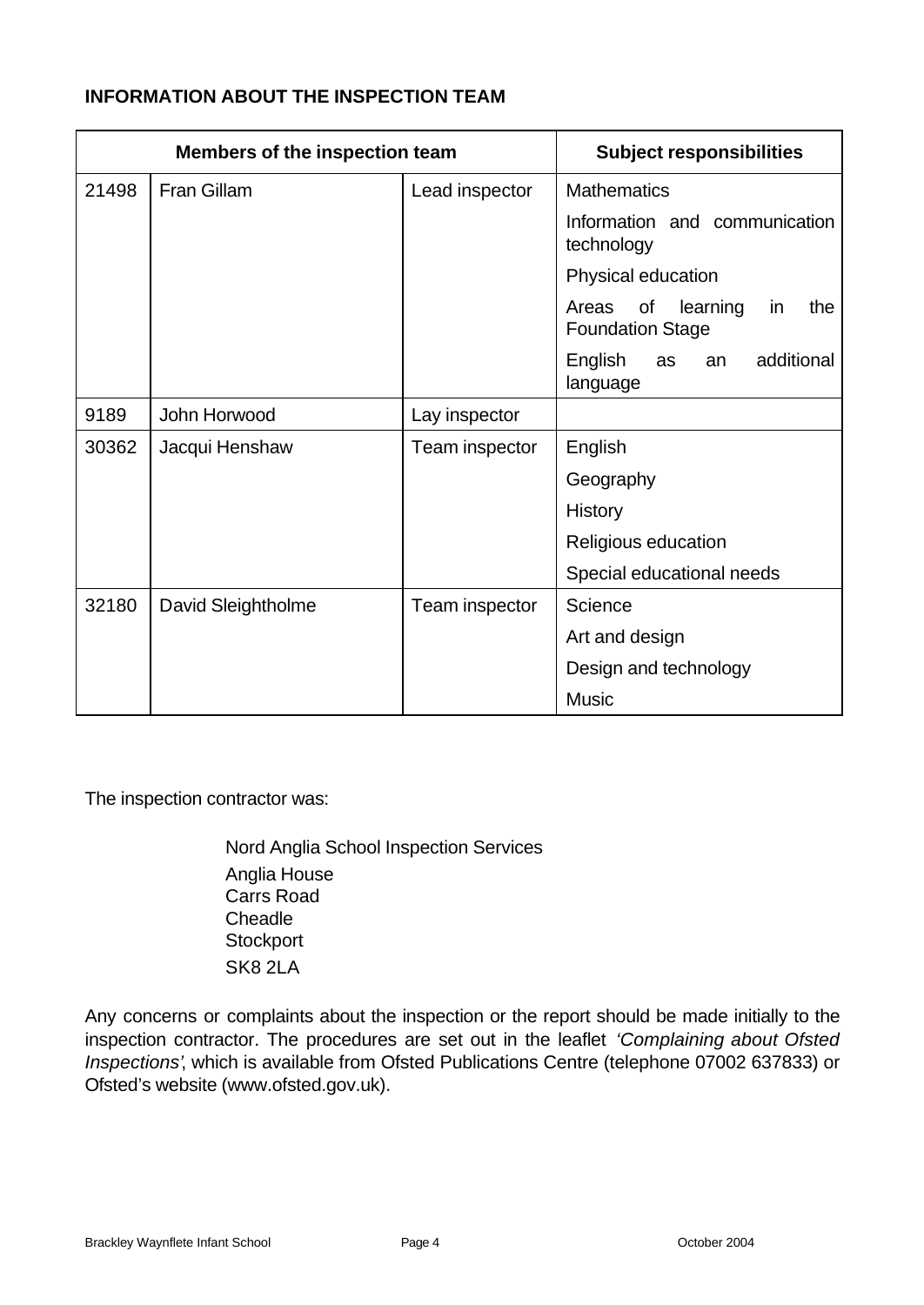## **REPORT CONTENTS**

|                                                                                                                                    | Page |
|------------------------------------------------------------------------------------------------------------------------------------|------|
| <b>PART A: SUMMARY OF THE REPORT</b>                                                                                               | 6    |
| <b>PART B: COMMENTARY ON THE MAIN INSPECTION FINDINGS</b>                                                                          |      |
| <b>STANDARDS ACHIEVED BY PUPILS</b>                                                                                                | 8    |
| Standards achieved in areas of learning and subjects                                                                               |      |
| Pupils' attitudes, values and other personal qualities                                                                             |      |
| <b>QUALITY OF EDUCATION PROVIDED BY THE SCHOOL</b>                                                                                 | 11   |
| Teaching and learning<br>The curriculum<br>Care, guidance and support<br>Partnership with parents, other schools and the community |      |
| <b>LEADERSHIP AND MANAGEMENT</b>                                                                                                   | 15   |
| PART C: THE QUALITY OF EDUCATION IN AREAS OF LEARNING<br><b>AND SUBJECTS</b>                                                       | 18   |
| AREAS OF LEARNING IN THE FOUNDATION STAGE                                                                                          |      |
| <b>SUBJECTS IN KEY STAGE 1</b>                                                                                                     |      |
| <b>PART D: SUMMARY OF THE MAIN INSPECTION JUDGEMENTS</b>                                                                           | 28   |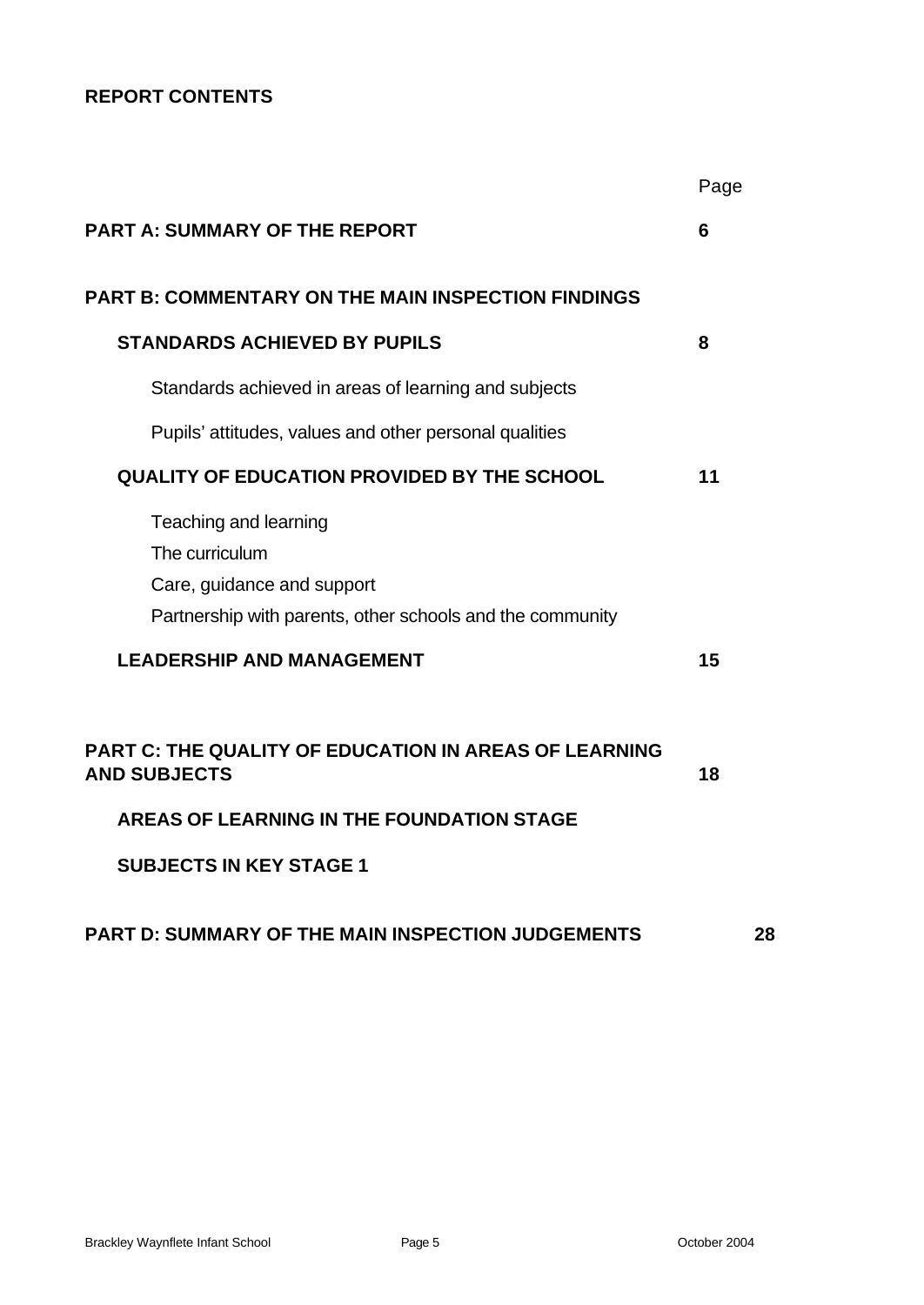# **PART A: SUMMARY OF THE REPORT**

## **OVERALL EVALUATION**

**Waynflete Infants School is a good school.** Pupils achieve well and standards are above average. Teaching is effective and pupils' learning is good. Pupils enjoy school very much; their behaviour is very good and they enjoy the many exciting activities that the school provides for them. The school is led and managed well and provides good value for money. Extended staff illness has been a significant barrier to some developments, for example religious education and support for teaching and learning in the Foundation Stage.

The school's main strengths and weaknesses are:

- Pupils' achievement is good; standards are above those expected in most subjects. In religious education standards are not high enough.
- Pupils behave very well and build effective working relationships because the school is successful in developing their personal skills.
- Children are eager to come to school because the range of exciting activities and visits makes learning interesting and fun.
- The school is well led and managed, with a strong focus on raising standards and improving pupils' achievement.
- There is a high level of care for pupils and the school actively involves parents, the community and other schools in its work.
- Records do not always give staff a clear view of what steps in learning need to be taken next or provide a clear overview of the progress of different groups.

The school is now more effective than it was. Standards have risen and pupils are now achieving well. All the weaknesses identified at the time of the last inspection have been successfully addressed. The school focuses effectively on raising standards and improving teaching and learning.

| <b>Results in National</b><br>Curriculum tests at the end |      | similar schools |      |      |
|-----------------------------------------------------------|------|-----------------|------|------|
| of Year 2, compared with:                                 | 2001 | 2002            | 2003 | 2003 |
| reading                                                   |      |                 | r    |      |
| writing                                                   |      |                 |      | В    |
| mathematics                                               |      |                 |      |      |

## **STANDARDS ACHIEVED**

*Key: A - well above average; B – above average; C – average; D – below average; E – well below average Similar schools are those with similar percentages of pupils eligible for free school meals*

**Pupils' achievements are good**. By Year 2, standards are above average in reading, writing and mathematics. Whilst this is lower than the results in 2003, it represents good achievement for the present group of Year 2 pupils given their starting point. Pupils' speaking and listening skills support their achievement. Pupils listen carefully, consider information and respond clearly in lessons. Writing develops well, especially in English, science, history and geography. This contributes well to the above average standards in these subjects. In science, pupils use their skills of investigation and experimentation effectively to solve scientific problems. In mathematics, pupils' good skills in devising and using strategies to solve problems enable them to calculate quickly and accurately. Achievement has been slower in mathematics in Year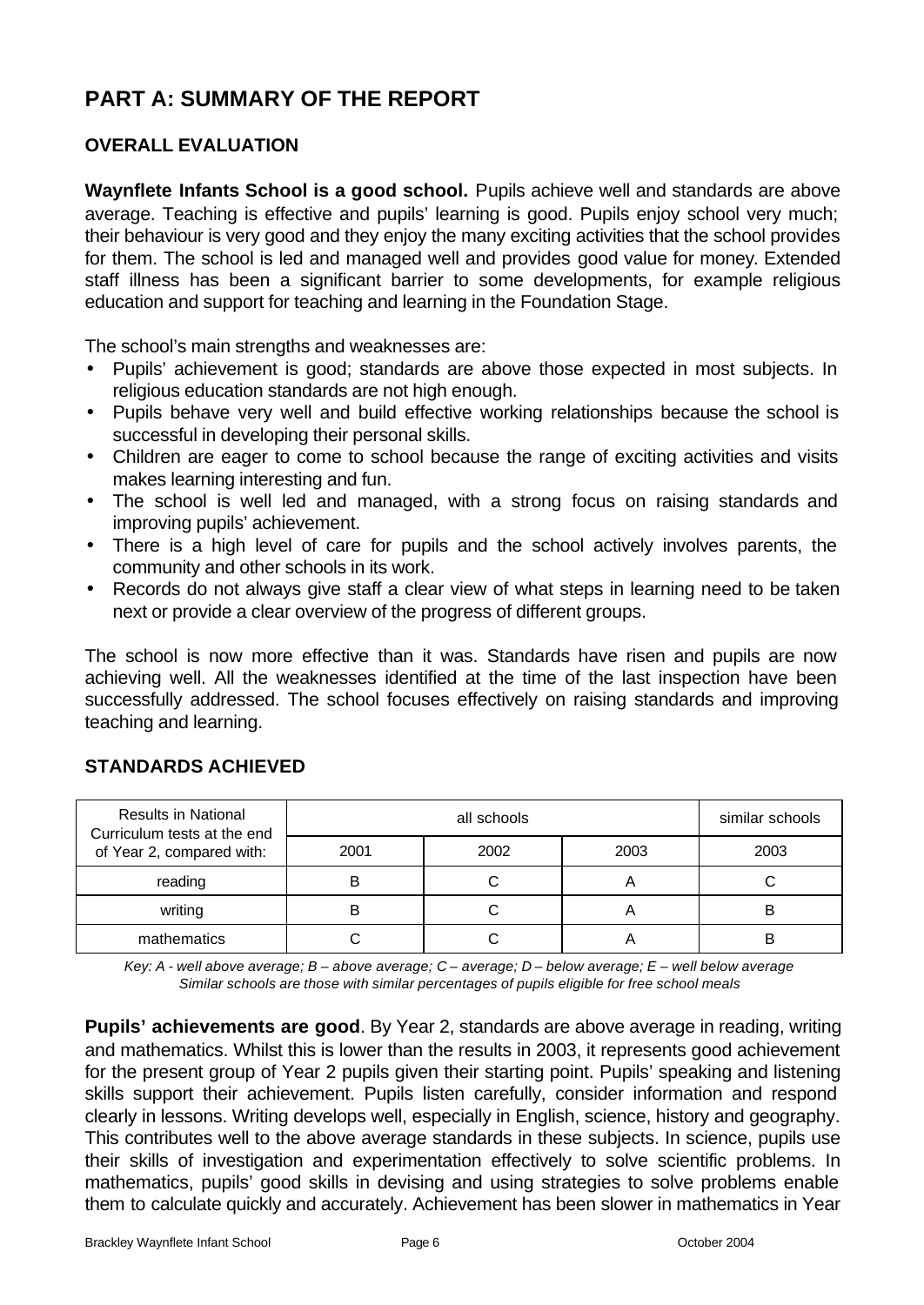1 because the average attaining pupils have marked time in the first term. This is partly because the information that teachers receive when children move from the Reception classes into Year 1 is not in a format that allows the next stage of learning to be seen clearly. As a result, teachers' planning does not always challenge the average attaining pupils well enough. Pupils' skills in using computers are good; they are developing their use in other subjects satisfactorily. By Year 2, pupils have a good knowledge and understanding of Christianity but their knowledge of Judaism is weak. Children in the Reception classes start school with attainment in line with that expected for children of the same age. Most children will meet the goals expected for their age and their achievement is satisfactory; they do well in developing their personal skills. Pupils with special educational needs do well in meeting their targets for improvement because of the effective support they receive.

**Pupils' personal qualities are good; their spiritual, moral, social and cultural development is good.** Pupils really like school; they attend regularly and arrive on time. Adults treat pupils fairly and with respect; as a result pupils feel valued, work hard and behave very well. Relationships are good and support for pupils' personal development is good through initiatives such as the Healthy Schools' Award.

## **QUALITY OF EDUCATION**

**The quality of education is good**. **Teaching is good in Years 1 and 2**; it is satisfactory in the Foundation Stage. Staff in the Reception classes are relatively new to their roles and the school is providing appropriate guidance and support to develop teaching skills further. In Years 1 and 2, most staff challenge pupils to do their best and to think carefully before they answer questions or start their work. This ensures that, in almost all lessons, boys and girls of different abilities and backgrounds are ready and eager to start work, and that they build effectively on what they have learned before. Effective links between a number of subjects bring purpose and meaning to pupils' learning. These, along with the very good range of activities outside normal lessons, provide a rich and varied diet that appeals to pupils of different ages and abilities. The school makes good use of the local community. Its effective links with other schools in the locality provides a good platform for sharing aspects of good teaching and a support network for staff.

## **LEADERSHIP AND MANAGEMENT**

**Leadership and management are good**. The headteacher has a clear view of how she wants the school to improve and this is shared by staff, governors and parents. She ensures that developments focus on raising standards and helping pupils to achieve as much as they can. During a time of extended staff illness, the school has been managed successfully and improvements made. The school gathers a good range of information and analyses data about pupils' achievement. However, this is not always recorded in a way that is easily accessible to staff so that they can see the next steps in learning. Nor does it clearly identify any differences in the achievement of different groups of pupils.

## **PARENTS' AND PUPILS' VIEWS OF THE SCHOOL**

Parents are very pleased with the work of the school. They appreciate the support and guidance their children receive and the way the school involves them in its work. Pupils like the many activities the school offers them and find their lessons interesting and fun.

## **IMPROVEMENTS NEEDED**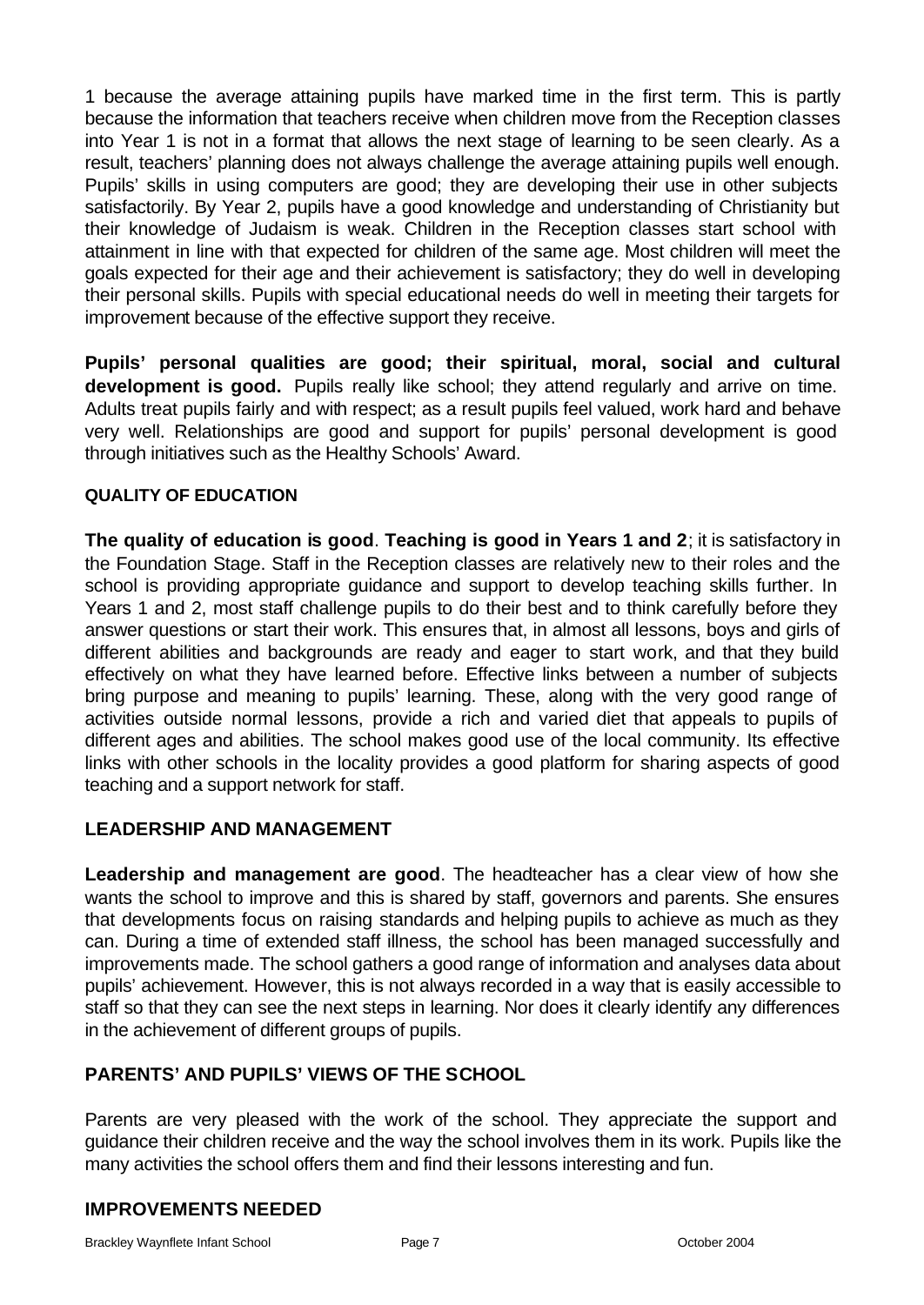The most important things the school should do to improve are:

- improve pupils' achievement and raise standards in religious education;
- ensure that the information about pupils' progress is better organised to measure their achievement more effectively and to guide the next steps in learning more precisely;

and, to meet statutory requirements:

• ensure all required information is included in the governors' annual report to parents.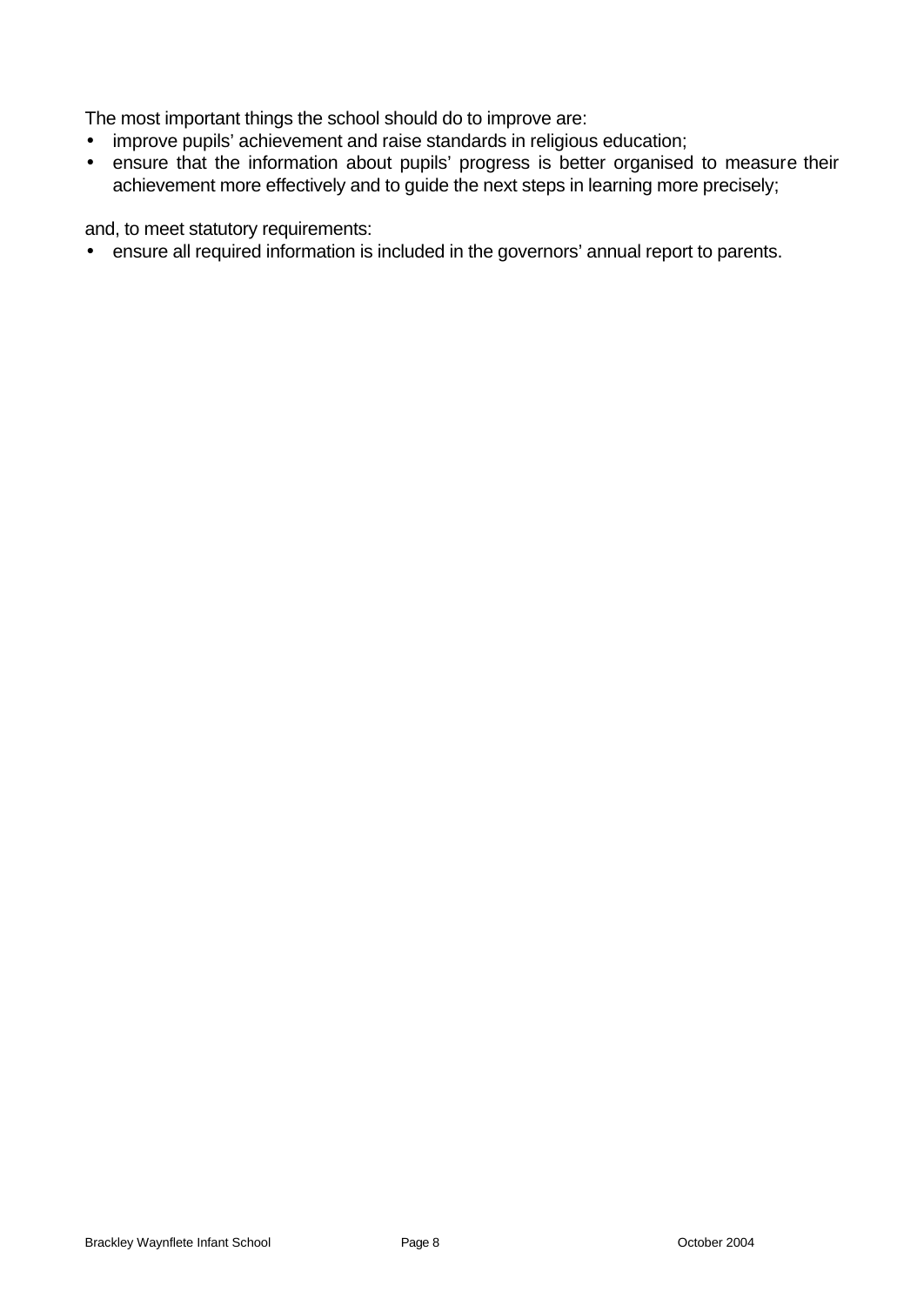# **PART B: COMMENTARY ON THE INSPECTION FINDINGS**

## **STANDARDS ACHIEVED BY PUPILS**

## **Standards achieved in areas of learning and subjects**

Pupils' achievement is **good** and standards **are above average** in most subjects by Year 2. However, in religious education standards are **below** those expected in the local authority's guidance and pupils' achievement should be better. There is **a comparative weakness in the achievement of average attaining pupils in mathematics in Year 1**. Children in the Foundation Stage achieve satisfactorily in most of the areas of learning and standards are in line with those expected by the end of the Foundation Stage. The children's personal development is good and standards are above those expected.

#### **Main strengths and weaknesses**

- Pupils achieve well in English, mathematics, science, art, geography and history; there is some comparatively weaker achievement for average attaining pupils in mathematics in Year 1.
- Pupils' knowledge and understanding of Christianity are good, but their knowledge and understanding of Judaism are insecure.
- Pupils make good use of their speaking and listening, reading, writing and mathematical skills to develop their ideas and solve problems.

## **Commentary**

- 1. Since the last inspection, standards have improved faster than standards nationally, and pupils' achievement is now better than it was. Over time girls do better than boys in the reading and writing tests for seven year olds. However, this difference in performance reflects the differences in the boys' and girls' attainment when they start school. There is usually a larger group of higher attaining girls compared with boys. Both groups do better than expected in a range of subjects in relation to their starting point. Children settle very quickly into school, largely due to their well-developed personal skills but also because of the good opportunities for them to work on their own and as part of a group. Children's speaking skills develop well and they express themselves clearly. Children's early skills of reading develop satisfactorily. They develop a secure knowledge of letter sounds. By the end of Reception, most can read short phrases and higher attaining children gain clear understanding from what they have read. Whilst there are opportunities for children to develop their ideas through writing, their letters are not accurate in size and form. Mathematical development is satisfactory. Children build soundly on their knowledge of number and shape. For example, by the end of the Reception Year, lower attaining children add and subtract numbers to nine with help, and the higher attaining do so independently.
- 2. The importance the school places on ensuring that pupils of all abilities do well reflects in the above average standards in English, mathematics and science. In both mathematics and science, there has been an emphasis on developing the use and application of mathematical and scientific skills, knowledge and understanding. This has effectively supported learning in both subjects because pupils use strategies and look for links in their work. For example, once they have mastered a mathematical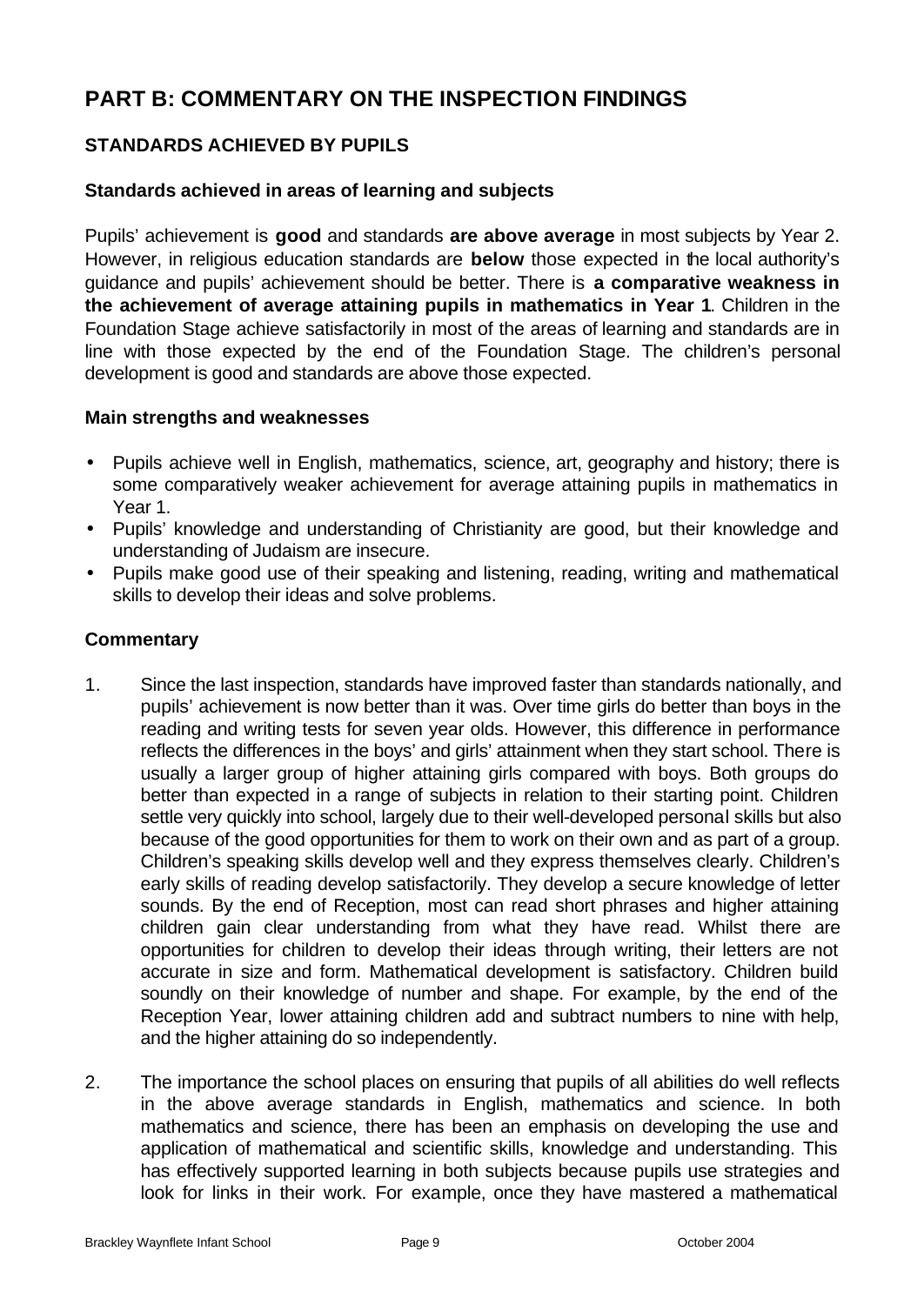strategy, pupils try it out when working with more complex calculations. In science, pupils explain how to ensure that subsequent experiments are fair by drawing on the methods they have used in previous work. This has had a strong impact on raising standards and improving pupils' achievement. However, the rate of achievement for the average attaining pupils differs in mathematics in Year 1. This is partly due to the information passed on from the Reception classes. In its present format, it does not provide a quick and easy overview of pupils' achievements. As a result, some teachers find it more difficult to group pupils and to identify the next steps in learning. This has led to the average attaining pupils completing the same tasks as their lower achieving classmates. Last year they marked time for almost the first term before getting up to speed. This led to this group of pupils achieving satisfactorily overall when the rest of the year group did well. There was also evidence of the same problem arising in the present Year 1.

- 3. A concerted effort to develop meaningful links between different subjects has been particularly effective in raising standards in science, art, geography and history. As a result, pupils do well. They are eager to learn and they find activities interesting. Pupils have good opportunities to use their skills in speaking and listening, reading, writing and mathematics effectively to support their work across the curriculum. They understand the purpose of writing when it is used, for example, to record events in history, experiments in science or visits they have made for geography. Reading and recording help to strengthen pupils' knowledge and understanding in these subjects as well as to practise writing skills. Good chances to listen to others, to think about what they have heard and to voice their opinions also bring meaning to pupils' learning. As a result, pupils are confident and their responses are relevant to what is being discussed. Strategies learned in mathematics help pupils to measure and record accurately, for example in science, and to develop their mathematical knowledge and understanding further. The success of this work reflects in the pupils' lively responses and good recall and quality of previously completed work. The small number of pupils with special educational needs receive good support and achieve well in relation to their targets for improvement.
- 4. Pupils have good recall of significant events and festivals in Christianity. Visits to churches in the locality, stories and drama have all contributed well to developing pupils' religious understanding. However, the pupils' recall of Judaism, the other major faith they are supposed to learn about, is insecure and in comparison to Christianity it is under-represented in pupils' completed work. As a result, standards are below those expected in the local authority's guidance and pupils could be doing better.
- 5. Pupils' skills in using computers are developing well because of well-focused teaching sessions. The regular use of information and communication technology (ICT) in other subjects is not yet fully embedded. However, ICT is a whole-school priority and the staff are focusing on the correct areas to raise standards further and speed pupils' achievement.
- 6. In 2003, the school saw a big jump in standards compared with 2002. This was because this group of pupils included a high number of more able girls. Early analysis of the test results for 2004 and work in pupils' books show that standards are not as high as in 2003 but they are above average and represent good achievement for that group of pupils. Importantly, standards at Waynflete are higher compared with schools in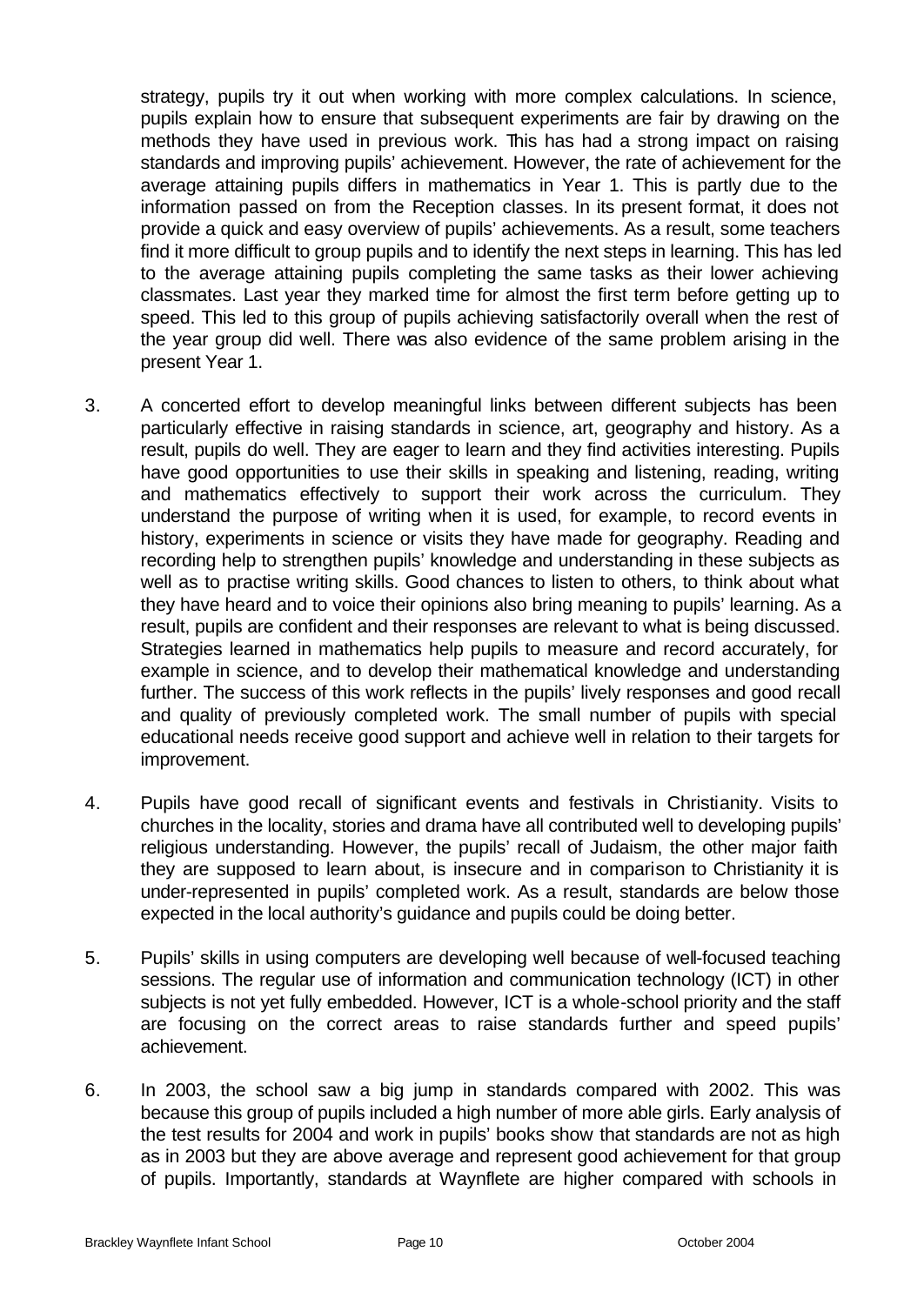similar circumstances. This is in spite of the free school meals' data reflecting good socio-economic circumstances when in fact these are average for the school's intake.

| Standards in: | School results | National results |
|---------------|----------------|------------------|
| reading       | 17.1(16.0)     | 15.7 (15.8)      |
| writing       | 16.2 (14.6)    | 14.6 (14.4)      |
| mathematics   | 17.7 (16.6)    | 16.3 (16.5)      |

*Standards in national tests at the end of Year 2 – average point scores in 2003*

*There were 67 pupils in the year group. Figures in brackets are for the previous year* 

## **Pupils' attitudes, values and other personal qualities**

Pupils' attitudes and behaviour are **very good**. Relationships with others are **good**. Spiritual, moral, social and cultural development is **good**. Attendance is **well above the national average** and punctuality is **good**.

## **Main strengths and weaknesses**

- Pupils behave very well and get on well with others because there is good support for their personal development.
- Throughout the school, pupils show a keen interest in their work; they come to school ready to learn and concentrate well in lessons.
- Opportunities for pupils to develop their ideas and learn about other people and places raise their awareness of themselves and others.

## **Commentary**

- 7. Children start school with well-developed personal skills. These skills are nurtured successfully in the Reception classes and children continue to learn how to work effectively with their friends, on their own and within a large group. As pupils move through the school, they come into contact with many adults who treat them fairly and with respect. This encourages pupils to respond positively and sets a good example for them to follow. Through stories and discussions, pupils learn the difference between right and wrong and recognise that their actions have an impact on others. As a result, whether in lessons, on the playground or in areas where they are expected to manage themselves and be sensible, pupils behave very well with respect and care for others. There have been no exclusions in the last school year.
- 8. The well above average attendance rate reflects how much the pupils enjoy coming to school. Parents, in the return of questionnaires and at the meeting prior to the inspection, expressed how eager their children are to come to school and how interesting they find lessons and activities. Pupils echo their parents' views; they talk animatedly about aspects of their work and especially enjoy the range of visits that support their learning, for example in history. Younger children, in the Reception classes, are ready to learn. They concentrate for extended periods, sometimes up to half an hour, on activities such as water play, constructing models, and recording stories and events in pictures and mark making. Staff are well tuned to the children's needs and intervene at suitable periods to encourage talk or check how well the children are doing. The children achieve well in their personal development because these interventions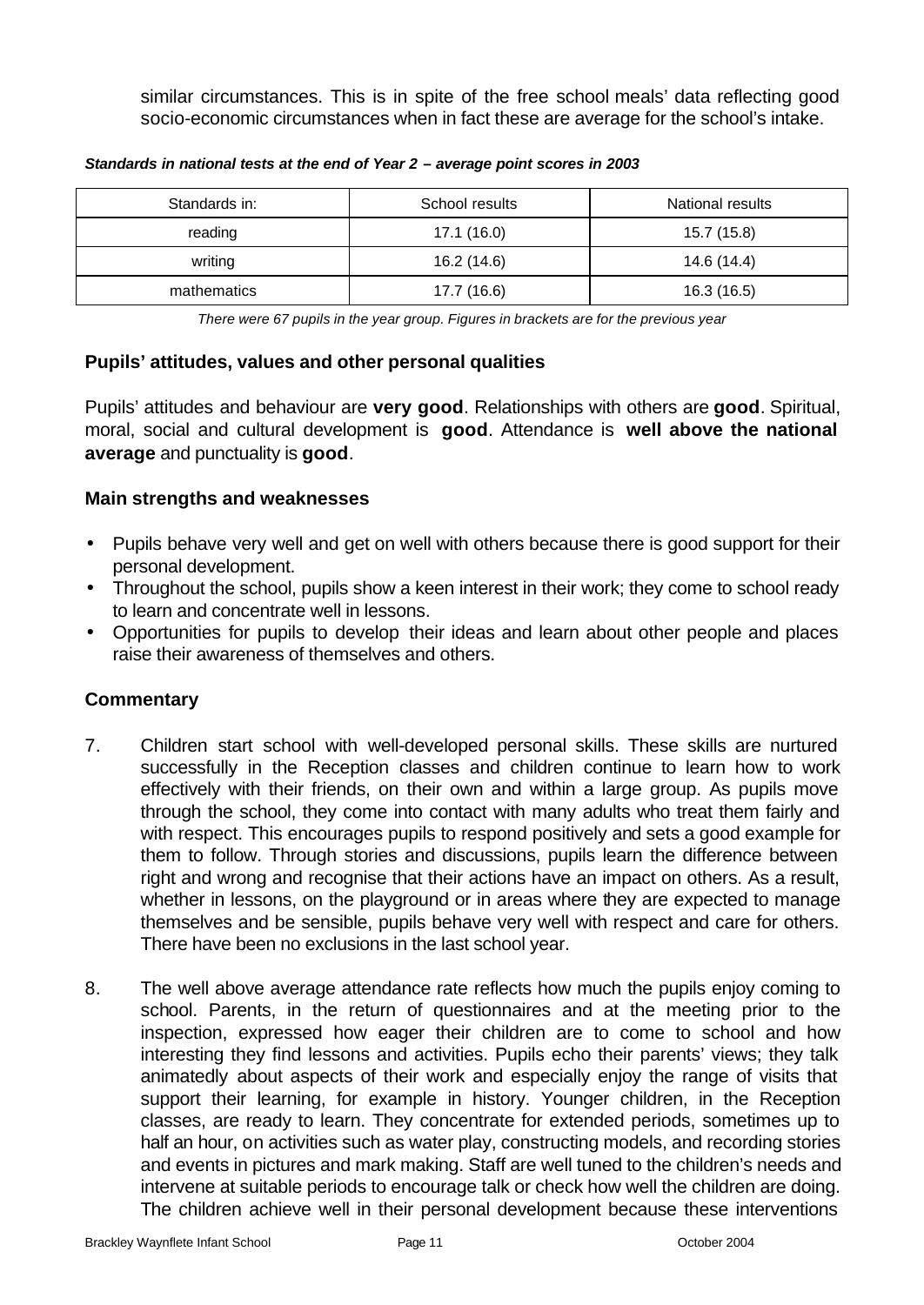with well-focused activities strengthen the children's skills in sharing, listening to and respecting the views of others. These positive attributes are evident in older year groups and show in the pupils' readiness to learn and their interest in lessons. They also contribute very well to pupils' achievements across a number of subjects and to the above average standards by Year 2.

#### *Attendance in the latest complete reporting year (%)*

| Authorised absence |     |  | Unauthorised absence |      |
|--------------------|-----|--|----------------------|------|
| School data        | 4.5 |  | School data          |      |
| National data      | 5.4 |  | National data        | () 4 |

*The table gives the percentage of half days (sessions) missed through absence for the latest complete reporting year.*

9. Pupils develop a sense of their own local traditions and those of other cultures through the effective linking of work in history, geography, art and literacy. For example, stories are used well to enable pupils to compare their own lives with those of others from different places and different times. This helps the pupils to consider the benefits they receive and think about the hardships of others. It develops compassion and understanding and helps pupils to have consideration for those less fortunate than they are. In addition, pupils recognise the positive features of other cultures and this helps them to appreciate what others have to offer them.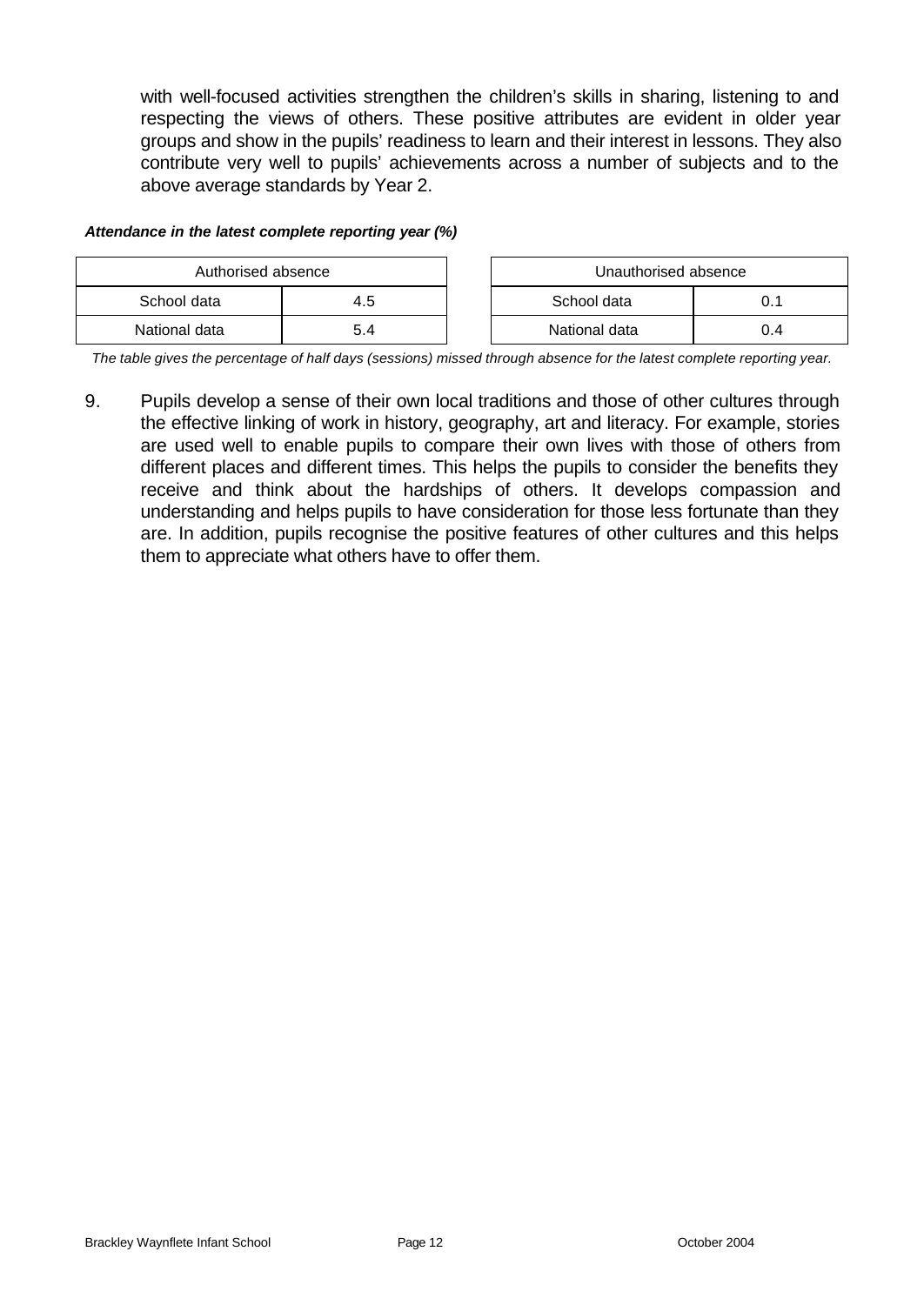#### *Ethnic background of pupils*

| Categories used in the Annual School Census | No of pupils<br>on roll |
|---------------------------------------------|-------------------------|
| White - British                             | 126                     |
| Black or Black British - Caribbean          |                         |
| Any other ethnic group                      |                         |

## **QUALITY OF EDUCATION PROVIDED BY THE SCHOOL**

The quality of education is **good**. Pupils enjoy their work; they gain new knowledge and consolidate understanding well because most teaching is good. The lively and interesting curriculum supports teaching and learning effectively. Pupils and parents view the school positively and the level of care for the pupils is high.

#### **Teaching and learning**

In Years 1 and 2, pupils are interested in their work and their learning is **good**. They increase their knowledge, skills and understanding successfully as a result of the **good** teaching. Teaching in the Foundation Stage and children's learning are **satisfactory**. Teachers' assessments are **satisfactory**.

#### **Main strengths and weaknesses**

- Often pupils develop their ideas effectively and deepen their understanding because teachers place a strong emphasis on developing thinking, speaking and listening skills.
- In most lessons, pupils are challenged to work hard and do their best, but in some lessons, resources and activities do not support and extend pupils' learning well enough.
- Staff manage pupils sensitively and fairly; as a result pupils work at a good rate, concentrate well and build good working relationships.

## **Commentary**

10. As at the time of the last inspection, teaching is good overall. Teaching and learning are now better in science but not as good as they were at the time of the last inspection in the Foundation Stage. The main improvements in science relate to better opportunities for pupils to carry out experiments and investigations. This has led to pupils making relevant connections that help them to use their knowledge and understanding effectively to predict what might happen, and to ensure that they carry out experiments fairly. Since the last inspection, there have been a number of changes nationally to how the Foundation Stage is organised, taught and managed. The school has kept abreast of these changes. Staff are relatively new to teaching the Foundation Stage, as is the key stage manager. This has been recognised by the senior managers. Teachers and support assistants are attending courses to develop their skills, knowledge and understanding of teaching children from age four to six years. Visiting other placements is also helping to raise their awareness of what is considered good practice. Presently, teaching and learning in the Reception classes are satisfactory.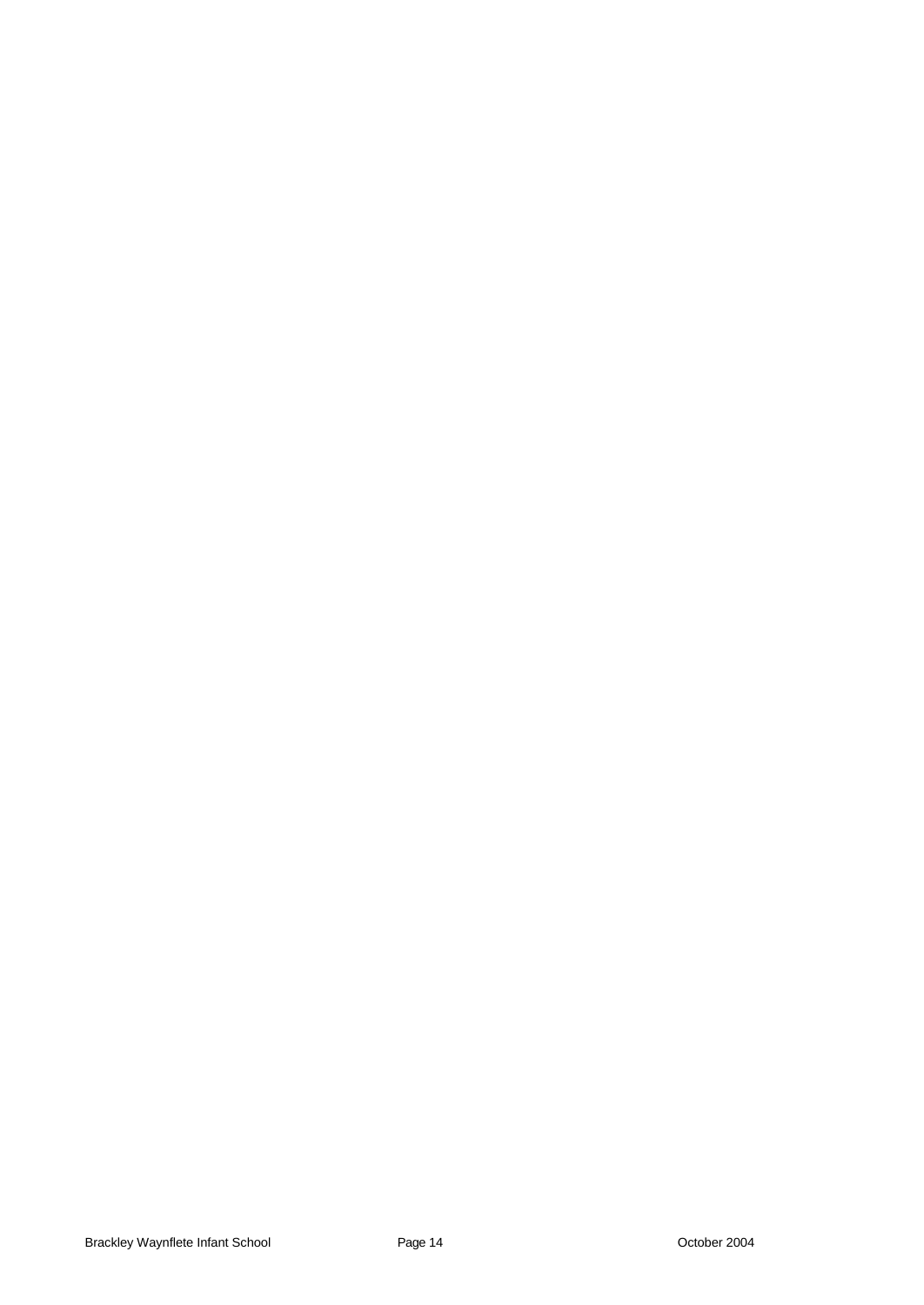| Summary of teaching observed during the inspection in 30 lessons |  |  |  |  |  |
|------------------------------------------------------------------|--|--|--|--|--|
|------------------------------------------------------------------|--|--|--|--|--|

| Excellent | Very good | Good     | Satisfactory | Unsatisfactor | Poor | Very poor |
|-----------|-----------|----------|--------------|---------------|------|-----------|
|           | 4 (13%)   | 15 (50%) | 8 (27%)      | $3(10\%)$     |      |           |

*The table gives the number of lessons observed in each of the seven categories used to make judgements about lessons; figures in brackets show percentages where 30 or more lessons are seen.*

- 11. The school is not complacent about the above average test results in Year 2. The staff and governors have invested a good deal of time and effort into investigating how pupils learn and how to develop teaching to support this. The Primary Effective Early Learning Programme (PEEL) has opened up new ways to improve pupils' learning. Following this investigation, staff have looked more closely at the circumstances in which girls and boys learn best and adapted aspects of their work to take this into account. Teachers provide thinking time for pupils, supported by well-focused listening and talking sessions. This often leads to pupils:
	- sharing and sounding out their ideas with a partner or the whole class;
	- organising their ideas effectively; and
	- recording or presenting their findings in an organised way.

In almost all lessons, this provided a good starting point and enabled pupils to focus on the things that mattered and so settle to their work confidently and quickly. As a result, most pupils consolidate their understanding well and extend their knowledge and skills successfully.

- 12. In almost all lessons, effective questioning and careful assessment of how well pupils are doing ensure that different groups of pupils take part fully in lessons and that the work provided supports and challenges pupils to do their best. Timely help by learning support assistants enables the lower attaining pupils and those with special educational needs to succeed. For the higher and average attaining pupils, teachers ensure that they tackle the work at a level suitable to their needs. This is effective because it focuses on making sure that these pupils work as hard as they can, whilst ensuring that the activities are realistic and pupils do not struggle with the work. As a result, pupils acquire new skills, knowledge and understanding at a good rate. Where assessment was not as effective, it led, for example in mathematics, to some average attaining pupils in Year 1 marking time. Other weaknesses in learning stem from the lack of resources, or poor choice of resources, to aid learning. For example, children in the Foundation Stage had very few visual clues to develop their ideas and support their early attempts at writing such as word banks or alphabet posters. As a result, they found it difficult to make use of the letter sounds they knew and to form letters correctly.
- 13. The school has an extensive range of information charting pupils' achievements. In its present form, it is not easy to see the next steps in pupils' learning. This does not aid teachers' planning and the result of this could be seen in last year's work in Year 1. During the first term, too much of the work in mathematics for the average attaining pupils was similar to that of the lower attaining pupils. As a result, the average attaining pupils' achievement was satisfactory whereas for the rest of the class achievement was good. This slower start is more evident in mathematics. This is because the activities related to recording calculations allow few if any opportunities for average attaining pupils to extend their learning, for example by using larger numbers or by introducing other ways of tackling the task. Teachers' planning identifies challenge for the higher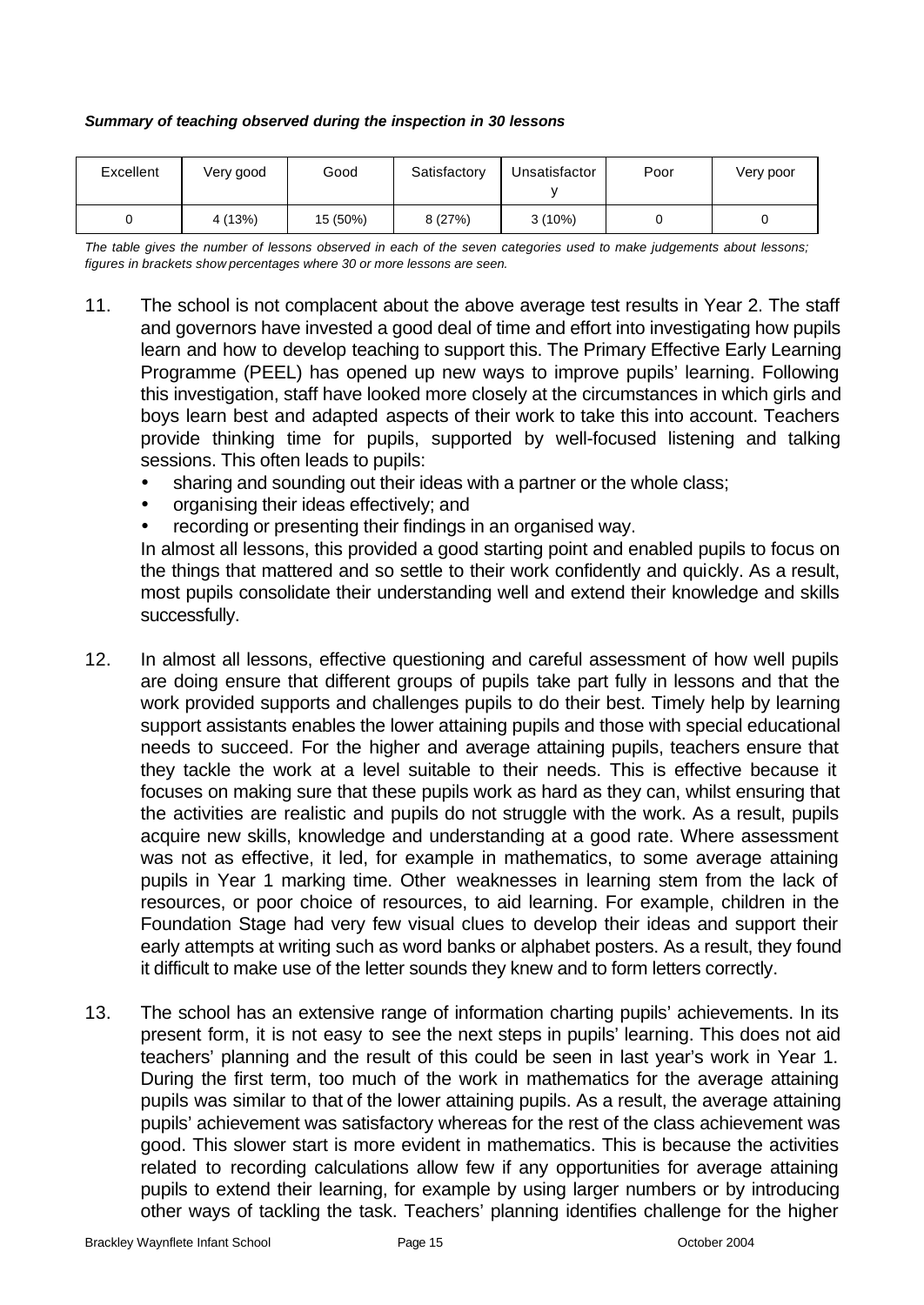attaining pupils and for the lower attaining it builds in support to complete the same tasks as the average attaining pupils. It is less clear about how average attaining pupils may be extended. In other subjects, the impact is less evident because pupils include their own vocabulary or express their ideas through discussions which allow greater opportunities for them to develop their ideas and extend their skills.

14. Pupils build good working relationships because staff are sensitive to their needs and value the pupils' efforts. This gives pupils confidence, builds their self-esteem and encourages them to try things out for themselves. The pupils want to do well; their eagerness to learn shows in the way they pay attention, settle to their work and concentrate for extended periods. All the pupils who were talked to during the inspection, spoke warmly of their teachers and other adults who work with them. They feel they are treated fairly and listened to. Pupils new to the school say they have been made to feel welcome and that they find the staff helpful and friendly.

## **The curriculum**

The curriculum provides a **good** range of opportunities to meet the needs and interests of all pupils. **A very good** range of visits and activities during and outside the school day enriches the pupils' learning. The accommodation and range of resources are **satisfactory**.

## **Main strengths and weaknesses**

- There are very good opportunities for pupils to take part in a wide range of activities to support their learning.
- The curriculum is well planned to ensure there are good links between subjects that give purpose and meaning to pupils' learning.
- The guidance for religious education is not being covered in enough depth.
- Pupils with special educational needs receive good guidance and support.

## **Commentary**

- 15. Pupils benefit from some very good opportunities to take part in activities that enrich and build on the work they do in class. These activities include a choir, art club, cooking club and a variety of sporting events. In addition, the school works with external providers to offer football training, a modern foreign language and violin tuition. Along with visitors and visits to places of interest, these activities help to develop skills further and bring learning to life. This is because they provide insight into the pupils' own and other cultures and help them to appreciate what the world has to offer. For example, a visit by pupils in Year 2 to the 'Living Rainforest' in Newbury not only extended their scientific knowledge but resulted in good quality work in art and design. The children remember these experiences with excitement. They consolidate learning and, as a result, pupils talk confidently about what they have learned and achieve well.
- 16. The curriculum has evolved well since the previous inspection. Schemes of work are now sufficiently detailed to guide work in history, geography and ICT, and most planning takes greater account of the needs of pupils of different abilities. There is better balance within the curriculum, and a clear emphasis on developing pupils' literacy and numeracy skills in other subjects. This has an impact on standards overall and, with the greater emphasis that is being given to exploring links between subjects, it brings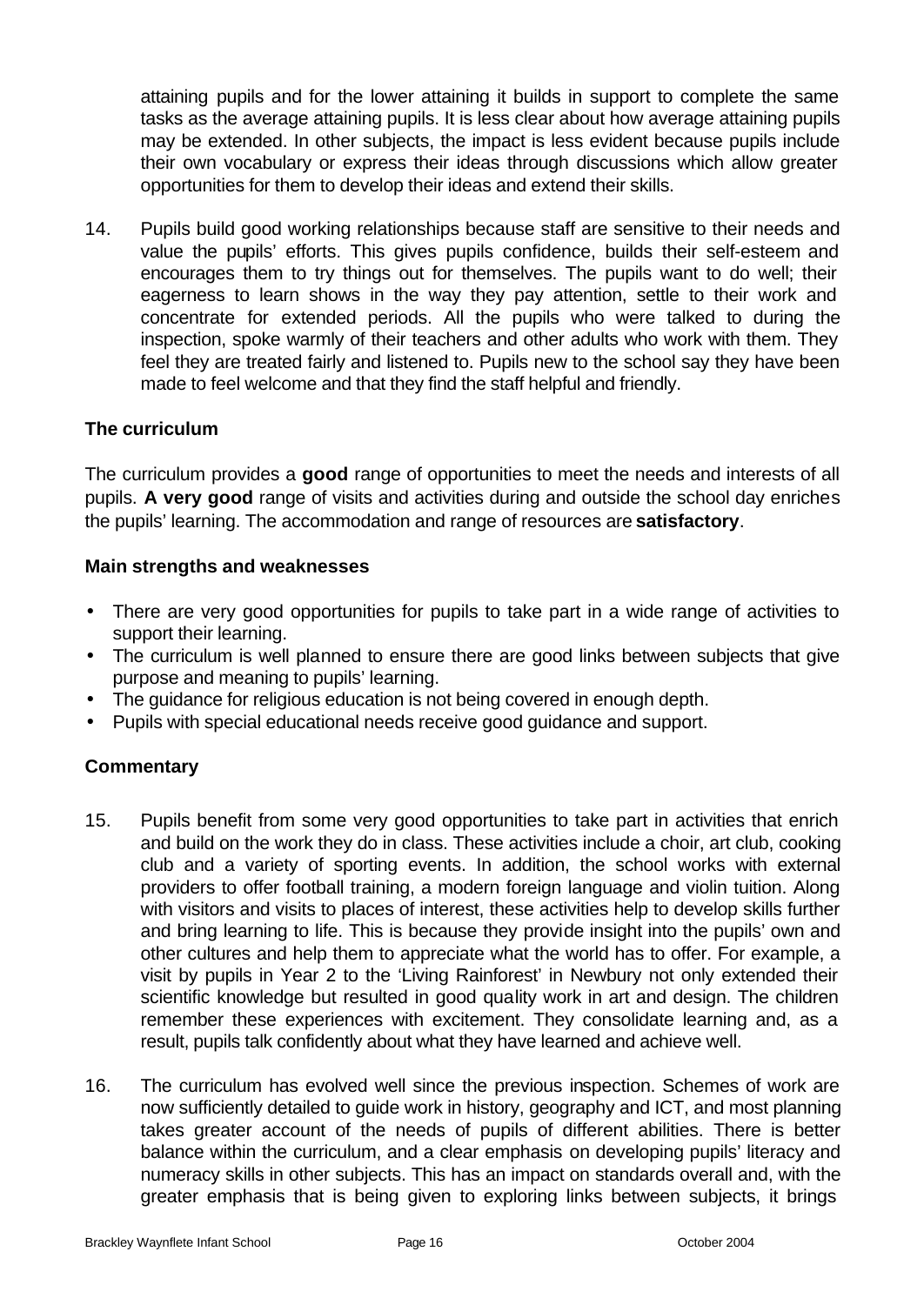meaning and purpose to pupils' learning. There are many examples of teachers successfully combining skills and knowledge in one subject to develop better understanding in another. For example, when pupils in Year 2 combined science with design and technology, they used their knowledge of joining materials and their making skills to construct a boat that needed to float and could carry a cargo. This supported their scientific understanding of the properties of different materials. It was very effective because skills developed in one subject supported the rapid learning in another. Similarly, during some of the school's 'themed curriculum weeks', good links are made between subjects. For example, in Year 1, pupils used India as a stimulus for crosscurricular work in geography and art and design. They produced some good quality artwork based on sari designs, native masks and model making.

- 17. The school uses the local authority's guidance for religious education. This requires the pupils to learn about two major faiths, Christianity and Judaism. Good attention is paid to developing pupils' knowledge of Christianity. Here stories and visits to churches play a significant part in developing pupils' understanding. By comparison, the work on Judaism has not had the same level of attention. Links with other aspects of the pupils' work, such as art and food technology, have failed to secure the expected learning in areas such as understanding the significance of the Torah and the festival of Shabbat. As a result, pupils' knowledge and understanding are insecure, and their achievement and standards are lower than expected.
- 18. Pupils with special educational needs receive good guidance and support in lessons. This is because they are included fully in practical activities, and teachers' questioning and adult support ensure that they play a full part in discussions. Support is focused well but also tempered with the need for these pupils to try things for themselves. Small steps of success and well-organised resources to aid learning ensure that the pupils are challenged, yet do not struggle with their work. This builds their self-esteem successfully.

## **Care, guidance and support**

The provision for pupils' care, welfare and safety is **good**. The provision for support, advice and guidance based on the monitoring of pupils' achievement is **satisfactory**. The involvement of pupils through seeking and acting on their views is **satisfactory**.

#### **Main strengths and weaknesses**

- Pupils are well cared for; they feel safe and secure because of the very good relationships they have with the staff.
- Records of pupils' achievements are not kept in a way that enables teachers to plan easily the next steps in learning and chart the progress of different groups.
- At present, there are very few formal ways of seeking and acting upon pupils' views.

## **Commentary**

19. There is a strong emphasis on ensuring pupils are safe and that they feel happy and secure in school. Since the last inspection the school has improved the methods it uses to follow up problems with attendance. As a result, parents keep the school well informed about their children's absences; the rate of unauthorised absence has fallen,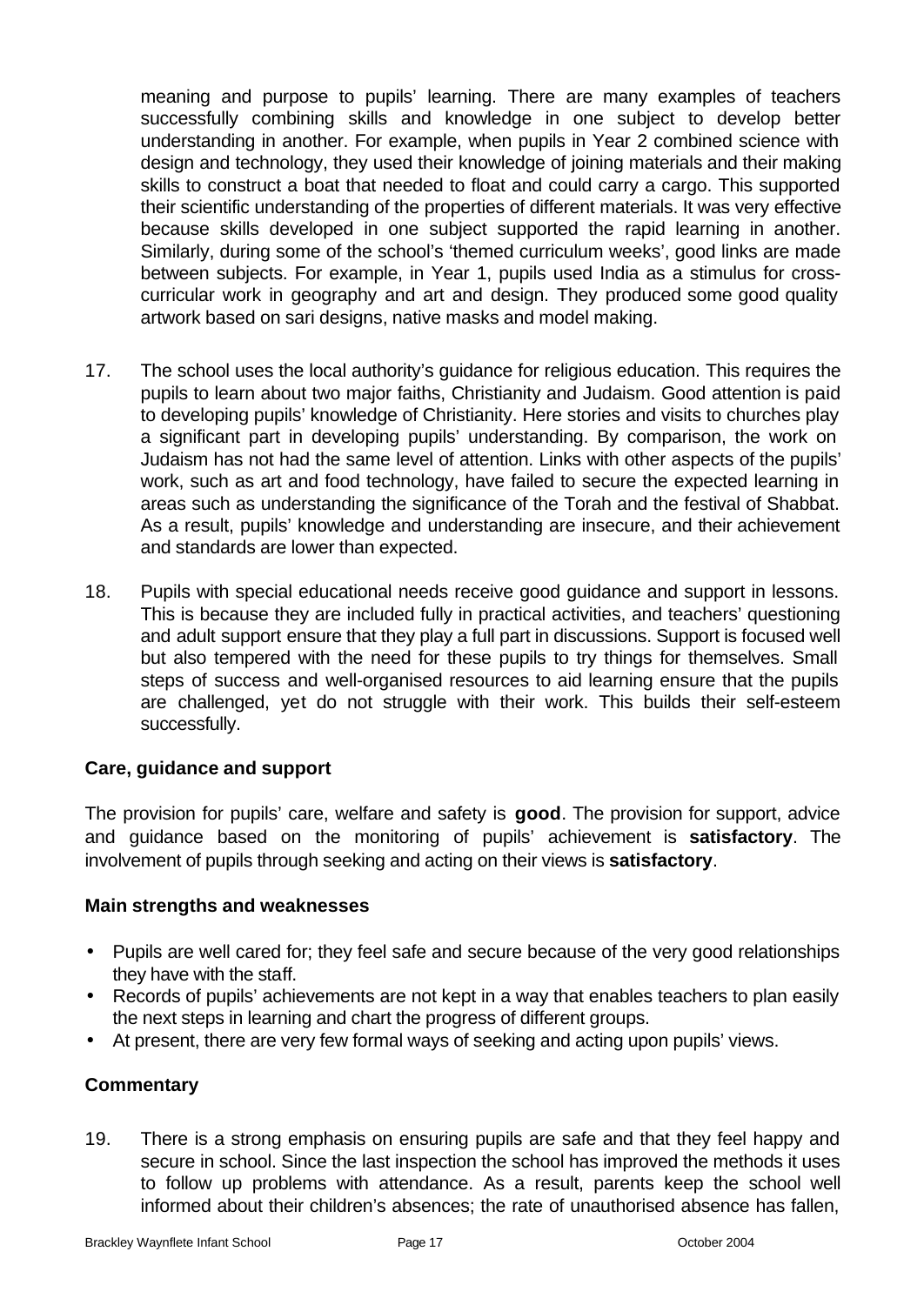and the attendance rate has improved. This reflects well in the pupils' keenness to attend school and their enjoyment of lessons. Pupils say they feel cared for and this is largely because relationships are positive and friendly, and the school is a happy place for them to learn in. Parents feel that their children settle quickly in the Foundation Stage, that they benefit from the links made prior to starting school, and that they are made to feel very welcome. Adults develop very good, trusting relationships with all pupils. They know the children well and treat them fairly.

- 20. The school collects a great deal of data on pupils' performance through regular assessments. However, in its present format this information does not quickly show similarities and differences in achievement between boys and girls and pupils of different abilities. This has a particular impact at the beginning of the year when staff are getting to know their new pupils and preparing work to meet their needs. For example, some average attaining pupils achieve satisfactorily over the year while their classmates are doing better than this. The information shows the value being added for each pupil but not for the different groups. Opportunities are missed to precisely chart the progress of different groups, to note peaks and troughs, and to set targets for the end of the year whereby checks can be made against curriculum provision and the quality of teaching.
- 21. Seeking the views of pupils is presently limited. Some takes place in class discussions that are often related to lessons promoting pupils' personal skills. At these times, individual staff respond to pupils' views, suggestions or concerns as they arise. However, there is no mechanism to draw these views, suggestions or concerns together to check if they are more wide ranging than within a class. In the past, the school has consulted the pupils about aspects of their learning through its involvement in the PEEL Programme. This provides a useful model on which future consultations could take place.

## **Partnership with parents, other schools and the community**

Links with parents are **very good**. Links with other schools and colleges are **good** and the school **works well** within the local and wider community.

#### **Main strengths and weaknesses**

- The very good communications with parents ensure that they are fully consulted, are clear about how well their children are doing and are aware of the school's expectations.
- Pupils benefit from the good and improving relationships with other schools and with the community.
- There are minor omissions in the governors' annual report to parents, although it is a wellproduced and useful document.

#### **Commentary**

22. Parents are very pleased with the work of the school. They receive very good information in the well-presented prospectus, the governors' annual report and a series of regular newsletters. They also have access to the school's informative website. Information for parents about how well their children are doing is clear and is complemented by at least one opportunity each term to talk to the class teacher. In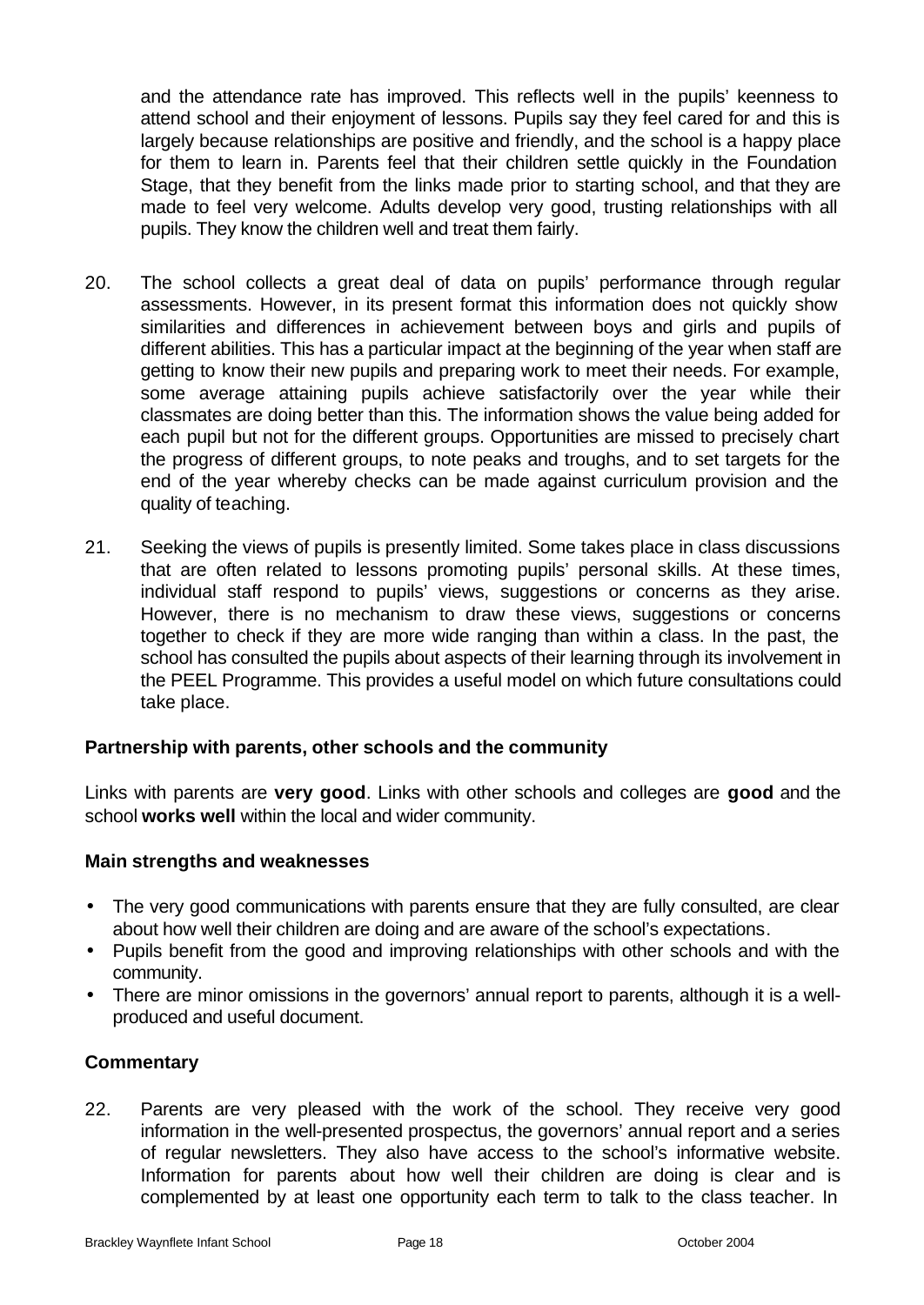addition, they have regular opportunities to come into school to see their children's work and to attend events. As a result, parents are clear about the school's expectations for areas such as behaviour and attendance, and they are aware of how they can support and be involved in their children's education. Parents are consulted informally through direct dialogue or through the PTFA (Parents' Association) and more formally through surveys about specific school initiatives. Parents welcome these opportunities because they feel involved and that their views are valued. Courses for parents provide clear examples about how they can help their children at home, and parental support in classrooms is good. The PTFA is very active and raises significant funds during the year to benefit the children's education.

- 23. Partnerships with other local schools are good and improving. The school works well with the junior school and with other schools in the local cluster to develop ideas and share good practice. For example, the adjacent secondary school is providing support to help to improve the ICT facilities in the school. Effective links with the local community support work in subjects such as religious education, ICT, history and geography. This includes visits to local churches and local shops and the pupils' involvement in the carnival and the music festival. Pupils engage with the wider community through its charity work, and local industry supports the school by donating prizes for events and working with pupils on environmental projects such as recycling.
- 24. There are minor omissions in the governors' annual report. It gives no information about school security, and too little detail about the special educational needs policy and the provision for disabled pupils.

## **LEADERSHIP AND MANAGEMENT**

The leadership, management and governance of the school are all **good**.

## **Main strengths and weaknesses**

- The staff and governors have a shared vision for the school and the headteacher ensures that this is focused on raising standards and improving achievement.
- Well-focused support for staff successfully develops teaching and subject management.
- The governing body is knowledgeable and has a good understanding of the school's strengths and weaknesses.
- There is lack of a simple system to track pupils' achievement over time.

## **Commentary**

25. The enthusiastic headteacher has a very good sense of purpose and high aspirations. Over the past two years, she has dealt well with the effects of some prolonged staff absence caused by illness; maintained a 50 per cent teaching commitment, and managed several subjects. During this time, and to date, she has kept the staff and governors motivated and inspired; promoted effective teamwork, and successfully introduced initiatives and agreed ways of working. This is particularly noticeable following the work on the PEEL Programme. After careful observation of pupils' involvement in their learning, teachers introduced a range of teaching styles intended to stimulate pupils' interest and speed their learning. These are working well in most instances and the strong emphasis on developing pupils' thinking skills is enabling pupils to be coherent in their responses and organised in how they tackle their work. At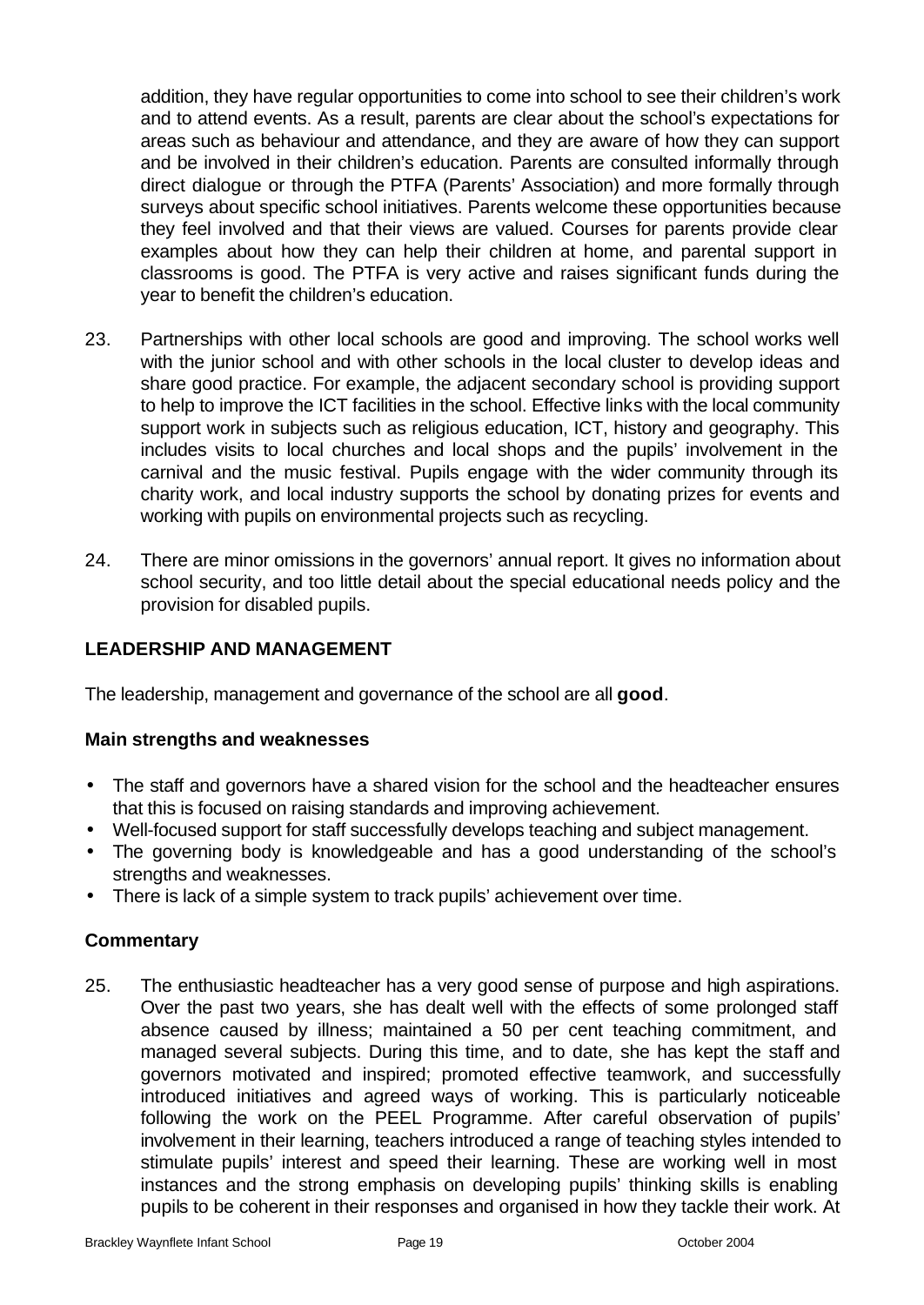the root of this work has been the determination to improve pupils' achievements and raise standards.

- 26. There is effective support for the professional and personal development of staff. A key feature of this is the time given for staff to read and become informed and ready for staff discussions. This is particularly important when documents are received that are likely to have a significant impact on how the school operates. By doing this the headteacher underlines the need for all staff and governors to move forward together. Staff attend courses linked to their subject management, their classroom work and their personal development. The success of this support and its impact on teaching and learning are seen in a number of areas that have improved since the last inspection, such as guidance in history, geography and ICT, and the links made between subjects to give learning meaning and purpose. The school has identified the need for further professional development and guidance in the Foundation Stage. Suitable support is being provided to support staff in the Reception classes. Subject leaders in English, mathematics and science provide good support for colleagues and manage developments well. This is as a result of a clear focus on improvement and on achieving agreed ways of working. Several other subject leaders are new to their roles because of staff changes. Some staff have taken on new responsibilities in a wish to extend their own personal development. The headteacher's high teaching commitment a year ago resulted in weaker coverage of the religious education curriculum, and gaps in pupils' knowledge and understanding were not identified.
- 27. Governors share the vision of the headteacher and staff. They are knowledgeable and committed members of the same team. They have a good understanding of the school's policies and how these work in practice. Governors are aware of the strengths and weaknesses of the school and ensure that resources are focused on improving teaching and learning. The school administration manager is part of the senior management team and provides very good support and financial administration.
- 28. The school collects a great deal of data to assess pupils' attainments in all subjects. Senior managers have not ensured that this information is easily accessible to help staff plan effectively for the different groups. In addition, it does not provide a quick overview of how different groups of pupils are doing or of any differences in achievement from one year group to another. This is particularly noticeable when children move from Reception to Year 1, because detailed assessments do not give a simple and effective picture of what the children can and cannot do. This has the greatest impact on the achievement in mathematics of average attaining pupils in Year 1.

| Income and expenditure $(E)$ |         | Balances (£)                        |        |
|------------------------------|---------|-------------------------------------|--------|
| Total income                 | 448,633 | Balance from previous year          | 65,942 |
| Total expenditure            | 491,222 | Balance carried forward to the next | 23,353 |
| Expenditure per pupil        | 2,425   |                                     |        |

*Financial information for the year April 2002 to March 2003*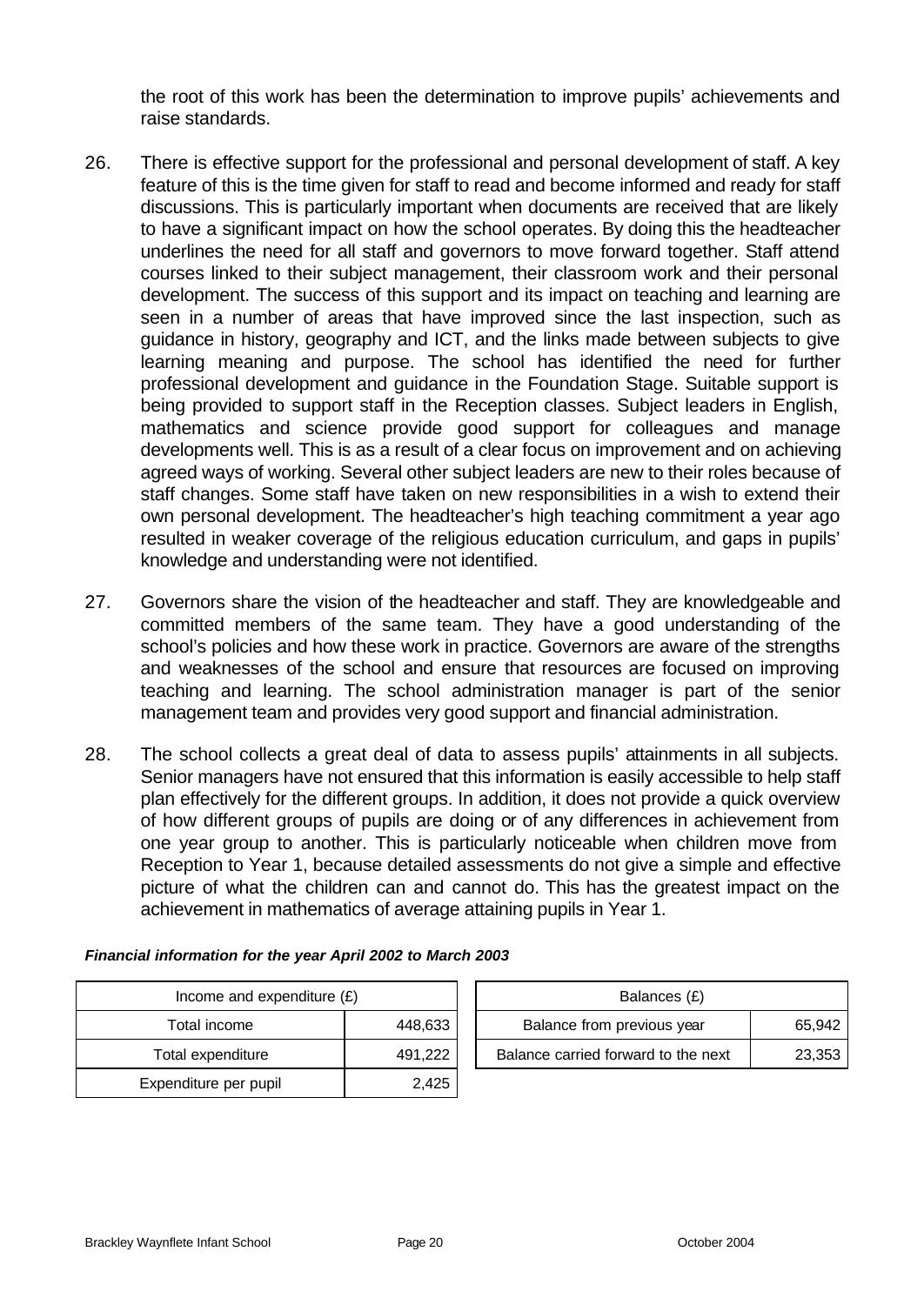# **PART C: THE QUALITY OF EDUCATION IN AREAS OF LEARNING AND SUBJECTS**

## **AREAS OF LEARNING IN THE FOUNDATION STAGE**

The children start school with standards that are typical for children of the same age, although their personal development is above that expected. By the end of the Foundation Stage, most attain the goals children of their age are expected to reach, and their achievement is satisfactory overall. At the time of the inspection, children were attending for half a day and had been in school for three weeks. This led to a reduced amount of time for inspecting the Foundation Stage. As a result, only three out of the six areas of learning were seen in depth. While the children are attending part-time, the staff in the Reception classes are given the opportunity to attend courses to support their professional development, and to visit other schools to observe good practice. This complements the support that staff receives from the local authority and senior managers. It is addressing the need to develop the skills, knowledge and understanding of staff in the Foundation Stage, where teaching and learning are satisfactory overall. Teaching and learning are effective in personal, social and emotional development. Children's achievement in this area of learning is good due to the effective way in which staff settle them into school and consistently encourage them to work hard and be sensible.

## **PERSONAL, SOCIAL AND EMOTIONAL DEVELOPMENT**

Provision in personal, social and emotional development is **good**.

## **Main strengths and weaknesses**

- Children come to school ready to learn; they behave well and build good relationships with others.
- Children work well independently or with a partner because staff organise activities that encourage sharing and that spark the children's interest.

## **Commentary**

29. Children come from a range of placements within the Brackley area. Some children have attended nursery full time, others have attended local playgroups. Most of the children have well-developed social skills. Many are well used to following classroom routines and they have settled very quickly and confidently into school. Staff have formed good relationships with the children. They explain clearly their expectations for behaviour and encourage children to be aware of their actions and the impact this has on others. During play and when working with others, staff encourage the children to share equipment and to take turns when talking and working. This helps children who find it more difficult to work with others to share, take turns and behave well. Other children respond well because the adults provide good reasons why they need to respect and listen to the views of others. Stories are chosen carefully to help children understand the behaviour of others and to explore their feelings. Often the children can relate to the characters in the stories and this helps them to develop a sense of empathy.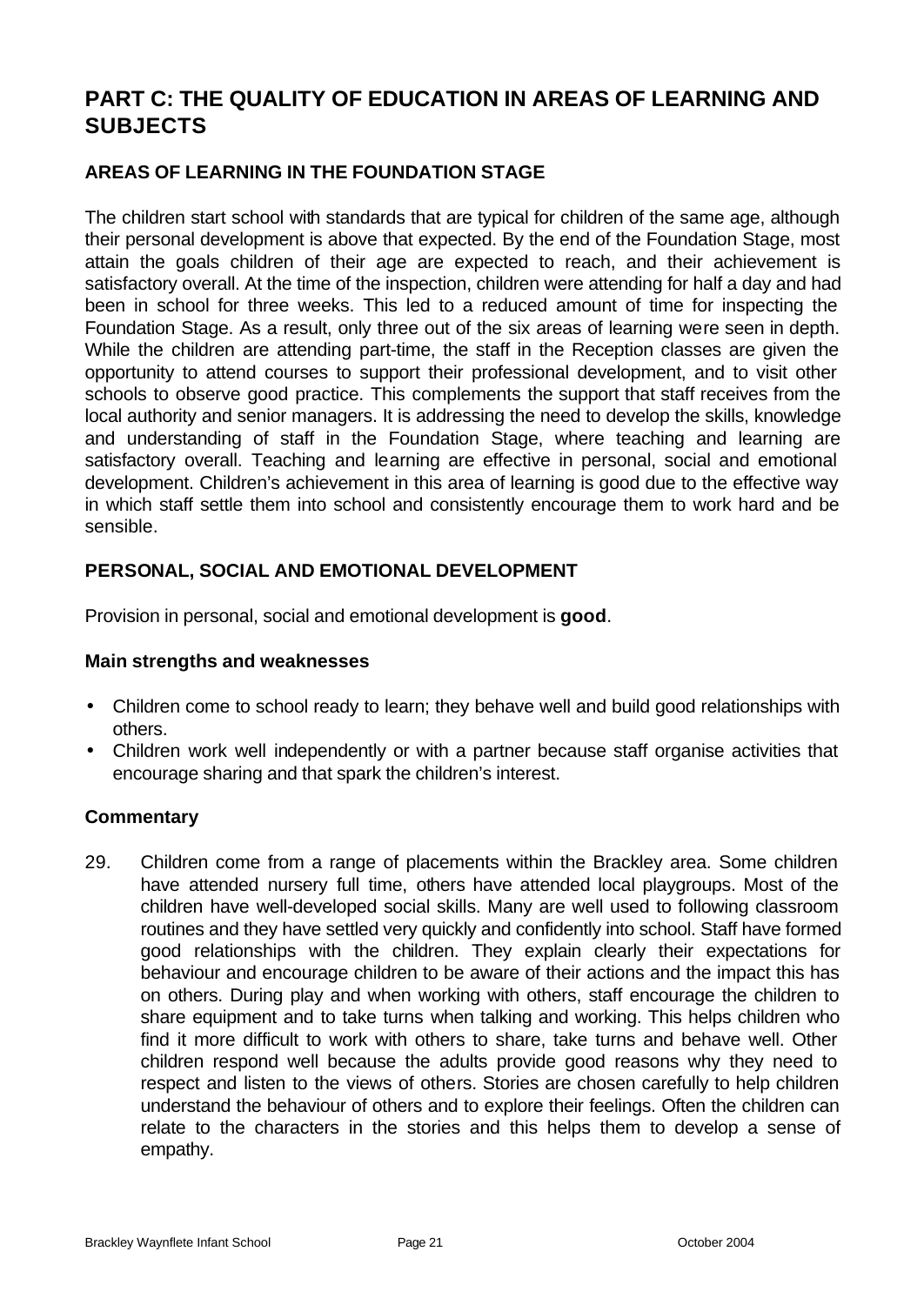30. The positive way in which children have settled into the Reception classes is built on effectively because the challenge to work independently or with a partner is extended well; teaching is effective. The mixture of directed activities and those that children choose themselves provides a balance that allows particular skills such as sharing and taking turns to be supported. Children concentrate well, largely due to their welldeveloped personal skills, but also because the activities spark, in almost all instances, the children's interest.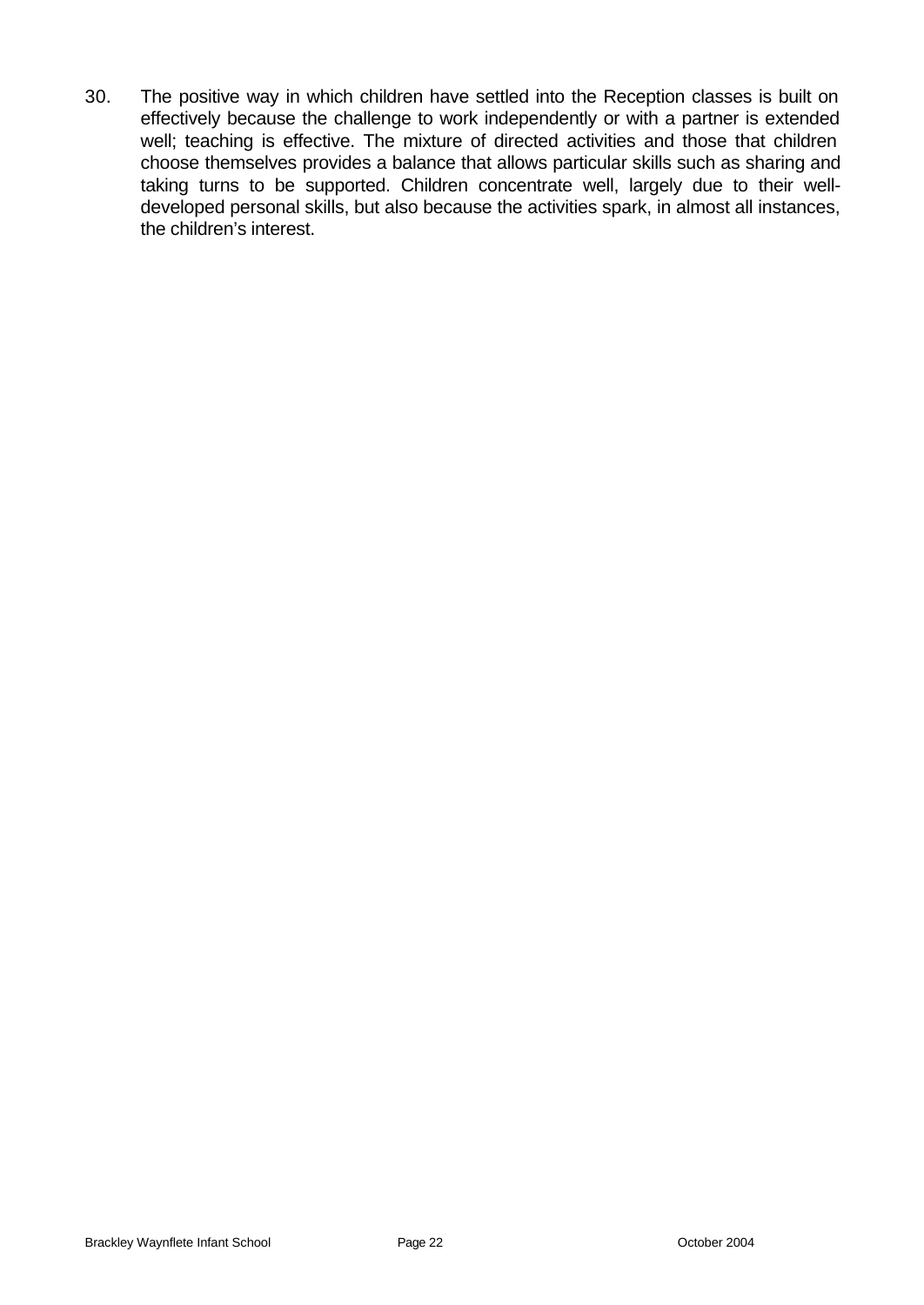## **COMMUNICATION, LANGUAGE AND LITERACY**

Provision in communication, language and literacy is **satisfactory**.

## **Main strengths and weaknesses**

- Good opportunities encourage children to talk and listen carefully.
- The curriculum is rich and varied and encourages children to express their ideas through talk, pictures and writing.
- There is not enough emphasis on helping children to form their letters properly to aid their writing.
- Children's learning slows when resources are not helpful in developing understanding.

## **Commentary**

- 31. Children enjoy talking. Almost all the children recognise that there are times when they need to listen and times when they can put forward their ideas. Lower attaining children are reminded of what is expected and, along with other children, staff encourage them to think before they answer. This enables these and children of average and higher attainment to make relevant and coherent responses. Higher attaining children often relate their answers to their own experiences. Well-focused questioning gives all children the chance to participate, and ensures that it is not only the higher attaining or more talkative children who take part. Good questioning also encourages the children to think about what they have heard or to guess what they think might happen next when they listen to stories. This supports the early skills of reading effectively by encouraging children to draw conclusions and develop ideas based on the text. When working with smaller groups, pairs or individuals, staff help children to deepen their understanding by giving clear explanations or asking children to expand on their answers.
- 32. The children experience a rich and varied diet over the course of the year. Themed activities, with good links made between the different areas of learning, provide meaning and purpose to the children's work. Children are motivated to talk, draw pictures and make early attempts at writing. This is because stories or rhymes are told expressively, capturing the children's interest. By the end of the year, higher attaining children write short phrases independently and the average attaining with help. Lower attaining children use their knowledge of letter sounds to help them write and with adult support record some of their ideas in words. Good opportunities for the children to engage in role-play help them to understand the plot of the story and develop a greater understanding of the new words they have met. This supports the children's learning and the higher attaining, in particular, readily make attempts at recording their own accounts. Sometimes this work is not supported as well as it might be. This occurs when aids that help children to identify the correct letter sounds are not available to help them to attempt their own writing. In addition, there is not enough emphasis on helping all children to form their letters correctly. By the end of the Reception year most children are not starting and finishing letters in the correct places. This develops problems in later years when pupils begin to join letters to make their writing more fluid and to record more accurately.

## **MATHEMATICAL DEVELOPMENT**

Provision in mathematical development is **satisfactory**.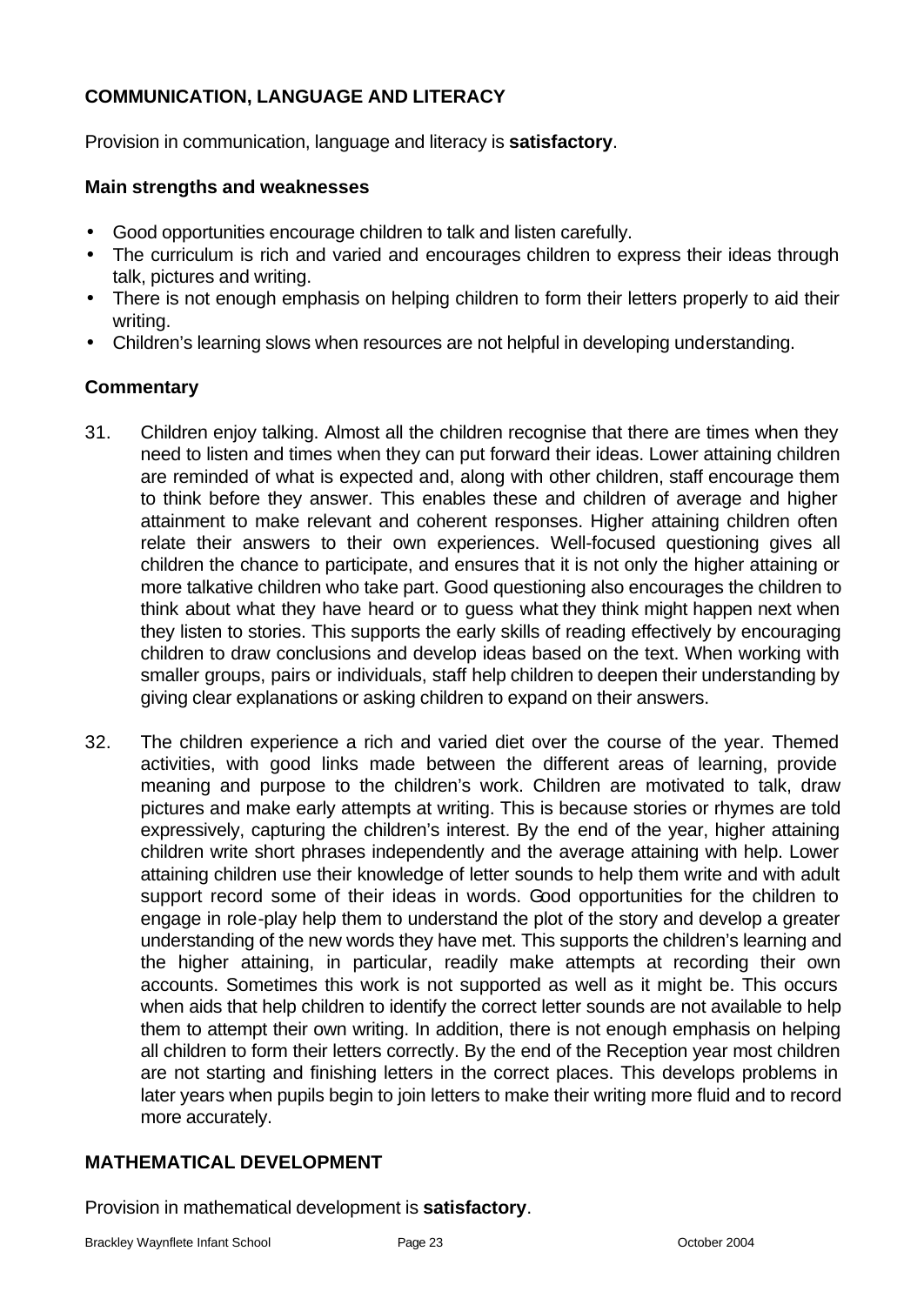## **Main strengths and weaknesses**

- Staff questioning extends children's recall of numbers successfully, and activities excite and interest them.
- There is not enough emphasis on helping children to form numerals correctly.
- Sometimes children's excitement and interest in what they are doing are not handled as well as they could be.

## **Commentary**

- 33. A good range of activities enables children to experience and explore working with numbers. Number language is used in a variety of situations to develop children's understanding further, for example in rhymes and play. Chances for children to recite number names, to use them in ordering items or, for example, as a prompt to movement, help children to use numbers in everyday situations. Higher attaining children already count up to and sometimes beyond 20. Teaching takes this into account as these children are taught to recognise the numerals past ten, whilst their classmates concentrate on numbers up to ten. Staff encourage the children to count as they are doing things and to use numbers naturally in both their work and play. As a result, children are confident to count by moving or touching objects, as well as counting things that cannot be touched such as steps or jumps. During sessions, children are interested and sometimes excitable. In almost all instances this is handled carefully but just occasionally some children's natural exuberance and excitement are stifled rather than channelled. At these times, teaching does not focus enough on the positive aspects of most children's behaviour as an example for others to follow.
- 34. As in communication, language and literacy, not enough emphasis is placed on ensuring children form numerals correctly to aid quick and accurate recording of calculations.

The following areas of learning were not observed in enough depth to make firm judgements about the provision.

- 35. Children's **knowledge and understanding of the world** are developed effectively by a good range of visits and visitors into school. These help to bring the children's learning to life and strengthen their understanding of the world in which they live. A mixture of well-planned indoors and outdoor-play provides enjoyment and builds in challenge for the children. Meaningful links with the other areas of learning help children to develop their ideas soundly. For example, the theme of 'Mary, Mary Quite Contrary' is not only used to motivate learning in talking, writing and number work but also to prompt children to look carefully at bulbs and learn about how plants grow. Linking the work helps to consolidate the children's language, whilst giving them greater knowledge about plants. Children successfully use technology to support their learning. Most are adept at using the programs on the computer and can use the mouse correctly to move objects on the screen or click on the correct answer to a question. They enjoy using the tape recorder to listen to stories and most understand how to turn the equipment on and off.
- 36. Children's **physical development** is promoted soundly through opportunities for play indoors and outdoors. Indoors, the range of activities ensures that children practise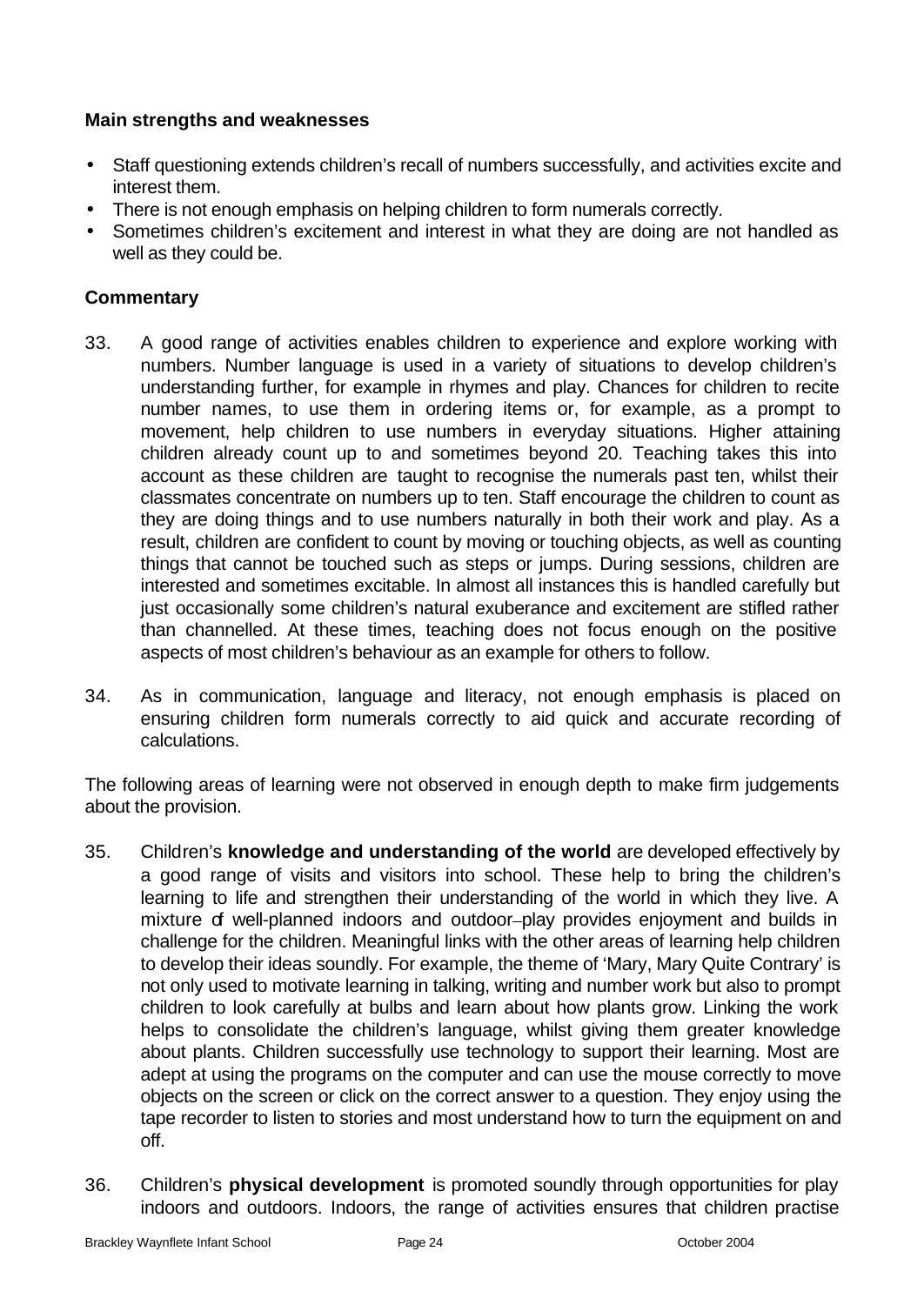small hand and eye movements, such as threading beads, counting and moving objects, and using tools to make models and pictures. Most handle tools confidently but they are not always guided to hold them correctly. For some, this results in poor pencil or paintbrush control. Outdoors, the range of equipment provides suitable opportunities for large movements because children can draw on chalk boards, handle footballs or dig in the soil. The children run, jump and move confidently and safely. Opportunities to use the hall for gymnastics and games also help to develop the children's sense of space and their ability to move sensibly.

37. Children's **creative development** is promoted soundly through useful links with the other areas of learning. The theme of 'Mary, Mary' has captured the children's interest. As a result, they eagerly draw, sing and use their imaginations to develop their ideas and explore their feelings. Children have satisfactory opportunities to mix colours, work with different materials and begin to make choices. This enables the children to gain confidence in expressing themselves in a variety of ways, for example through paint, collage, music and role-play. Staff talk with children to help them develop their ideas and increase their vocabulary and this ensures that the children build up a bank of specific words related to work across the areas of learning.

## **SUBJECTS IN KEY STAGE 1**

## **ENGLISH**

Provision in English is **good**.

## **Main strengths and weaknesses**

- Pupils do well in English; their speaking and listening skills are promoted particularly well.
- Teachers' questioning is effective; it helps to deepen pupils' understanding and to ensure that pupils of different abilities are fully involved in lessons.
- Language and literacy are promoted well across the curriculum.
- The quality of marking is inconsistent.

## **Commentary**

38. Standards in reading, writing and speaking and listening are above expectations by the end of Year 2. This is lower than the test results in 2003. Pupils who took the test in that year were a higher attaining group who entered school with standards above those expected for their age. The present group of Year 2 pupils entered school with standards similar to those expected for their age. Over time, pupils of different abilities do well – an improvement since the last inspection. Improvements are due in part to the way that the school responds to differences in pupils' performance from one year to the next both in the national tests and in teachers' assessments. They are also due to positive aspects of teaching and learning. For example, the school's focus on developing thinking skills has had a profound impact on how pupils express themselves and listen to others. Teachers used drama effectively to arouse interest, to motivate pupils and to focus their speaking and listening skills. Experiences such as a visit the 'Living Rainforest' give pupils opportunities to discuss their ideas. They also provide the opportunity to introduce a wealth of vocabulary and put the pupils' learning in context.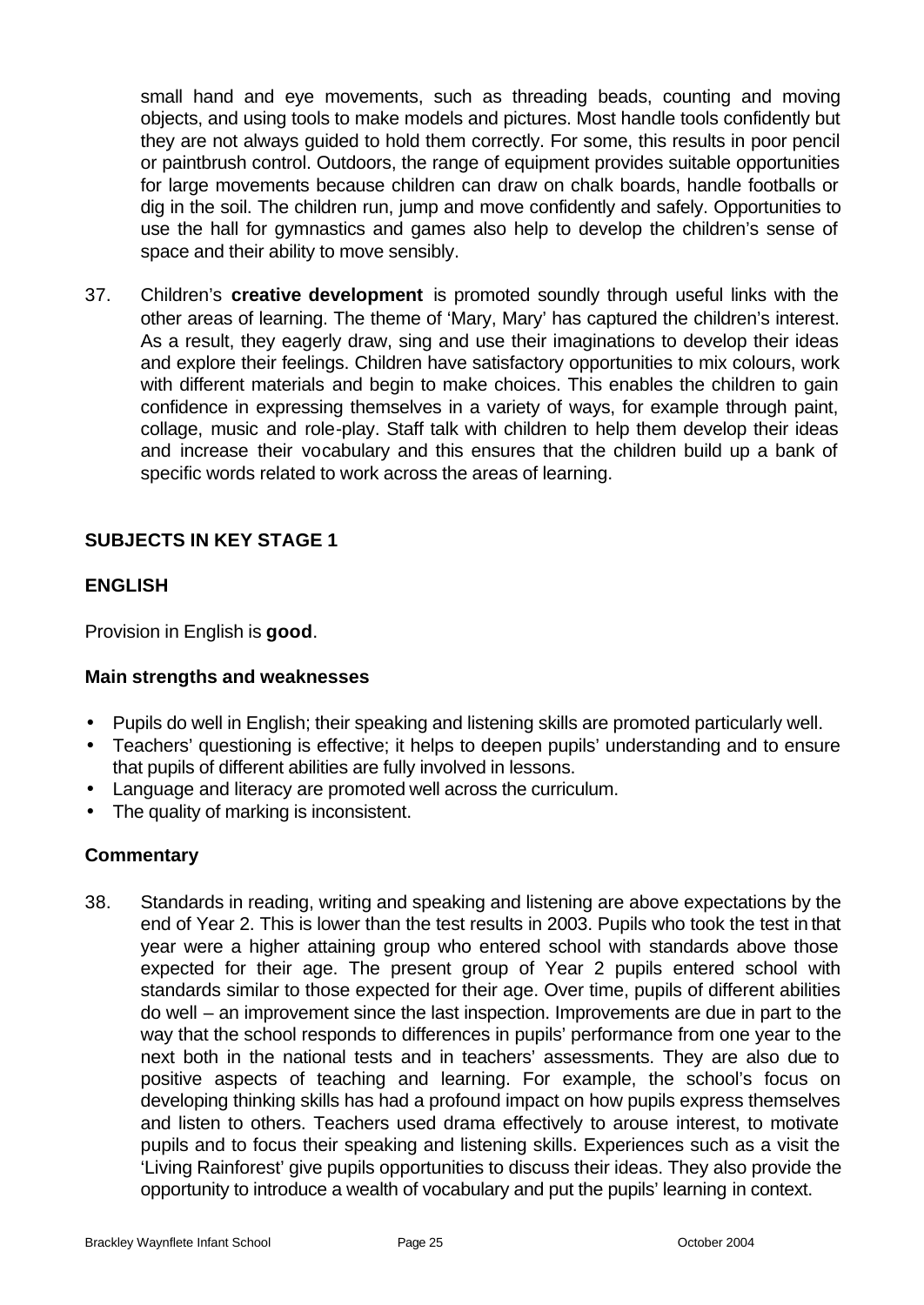- 39. The school has acknowledged that test data shows a relative weakness in reading. As a result, guided reading has been given a high priority. This is having a positive impact on developing comprehension skills. Pupils are more interested in reading. They use strategies such as reading to the end of a passage to help them understand the meaning of an unfamiliar word, and use picture clues to help them gain meaning from the text. There is a wider gap between boys' and girls' attainment than is usually found. The school is beginning to address this issue through the choice of books for group reading, activities during World Book Day and opportunities to read and write different types of text for different reasons. Even so, sometimes boys show less interest in reading and are occasionally unable to talk about the kinds of books they like or to name any favourites.
- 40. Effective teaching ensures that lessons contain varied activities and tasks to stimulate interest and to match work to pupils' differing abilities. This challenges pupils of different abilities to do their best. For example, in one lesson, higher attaining pupils in Year 1 were expected to write their own sentences, using words they had discussed earlier. The average attaining pupils worked with an adult, using their knowledge of letter sounds to make good attempts at writing on their own and they had suitable resources to aid their spelling. Lower attaining pupils listened to letter sounds and recorded their attempts. All these activities followed on from a well-focused introduction and the pupils worked hard and achieved well. Pupils with special educational needs have wellfocused support. Adults work well with them during whole-class discussions, encouraging them to think their answers through and to form their responses. This allows them to take a full part in discussions. Work relates closely to the targets set for their improvement and this builds in small steps of success and speeds their progress. Relationships are mostly good; pupils respond well in lessons and their behaviour is very good. Most teachers used questioning skills well to extend pupils' understanding and to develop their thinking and speaking skills. They ensure that questions vary in difficulty so that the different groups within the class are able to take part.
- 41. Although the school has begun to use a new marking system, this is not used consistently and has not yet had a strong impact on helping pupils to understand how to improve their work. Sometimes, teachers' own handwriting, in comments and corrections, is not a good model for young pupils and can be difficult to read.

## **Language and literacy across the curriculum**

42. Pupils are given good opportunities to use their language and literacy skills across other subjects. Visits and visitors provide interest and opportunities for writing, reading and speaking and listening. Pupils write information texts and accounts, sequence events or use labelling in geography, history and religious education. Events such as their Victorian Day or a visit to the 'Living Rainforest' stimulate discussion as pupils research and reinforce their knowledge of other subjects.

## **MATHEMATICS**

Provision in mathematics is **good**.

## **Main strengths and weaknesses**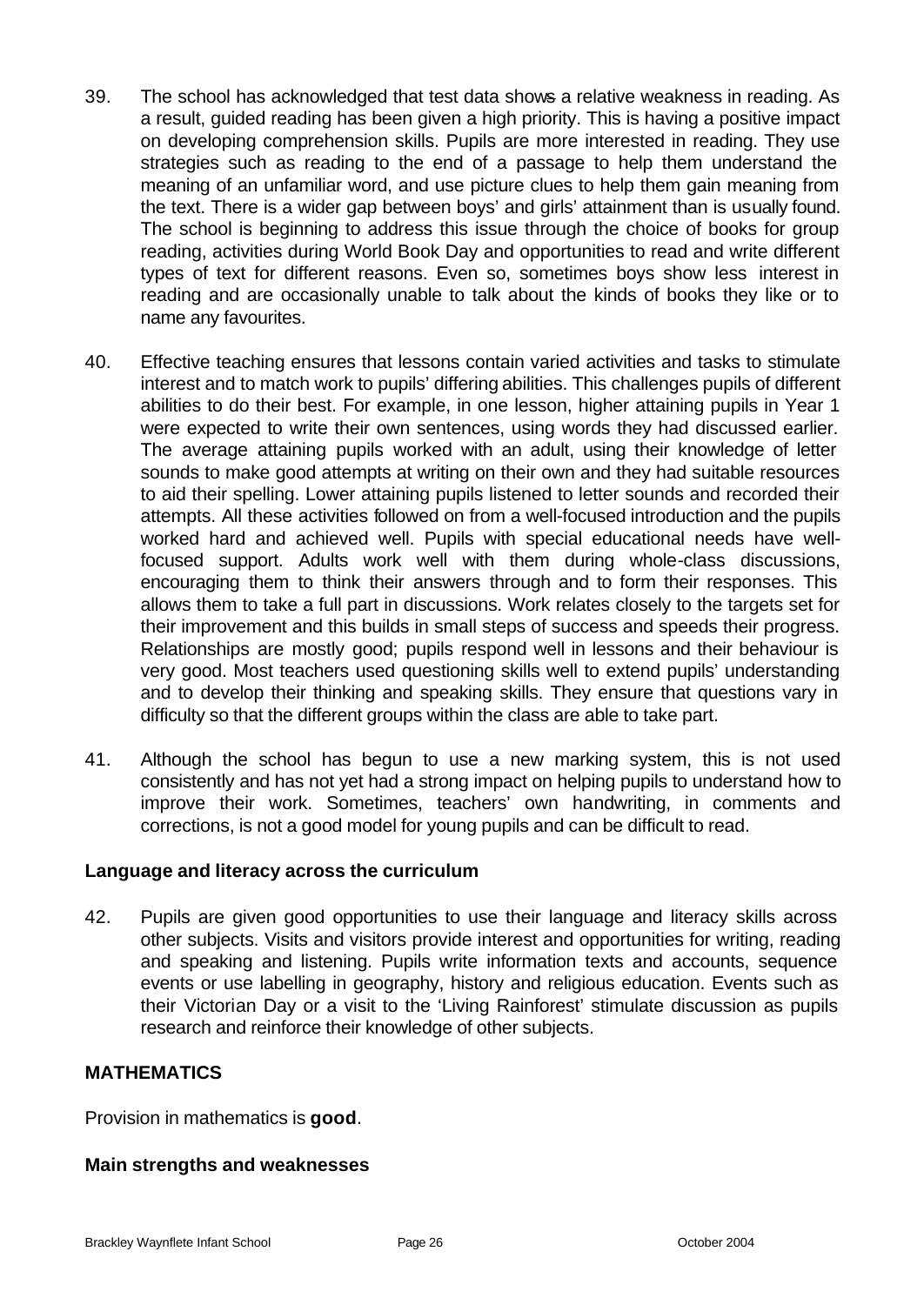- Overall, pupils' achievement and learning are good because they are supported by mainly effective teaching.
- Pupils use their mathematical skills well.
- The information passed on from class to class about pupils' achievement is not easily accessible to guide teaching and learning.

## **Commentary**

- 43. Pupils' mathematical skills, knowledge and understanding develop well and by Year 2 standards are above average. Standards have improved since the last inspection and pupils are now doing better than they were. There is a strong emphasis on ensuring that pupils have a good grasp of number and that they have effective opportunities to use and apply what they know to solve problems. This makes learning fun and gives meaning to what the pupils are doing. The pupils say how much they enjoy working in practical situations. Here they have the chance to explore, for example, number patterns or investigate the properties of shapes.
- 44. The pace of learning in most lessons is brisk. Teachers introduce new work systematically and at a level that challenges the pupils to do their best. In a very effective lesson in Year 2, pupils of different abilities made rapid gains in their mathematical understanding and their ability to apply strategies to solve more complex calculations. These pupils eagerly answered questions because these were posed in such a way that higher attaining pupils were expected to take their thinking further. For example, the teacher wanted to know what strategy they had used and if they could think of another way of doing the same calculations Average attaining pupils were challenged by increasingly larger numbers to work with, whilst the lower attaining pupils were given time to think their answers through. This resulted in full involvement and pupils of different abilities doing well. In almost all instances, teachers use resources well to support pupils' learning. Learning support assistants make a useful contribution to pupils' learning. They provide support when pupils struggle, but ensure that their intervention is timely so that pupils try things out for themselves first.
- 45. Boys and girls both say how much they enjoy mathematics and they do equally well. Pupils work hard and concentrate well. Opportunities to work with partners are effective because pupils share their ideas and formulate views quickly. In addition, the less confident gain strength from their partner. This confidence is a significant factor in the way that pupils use and apply their mathematical skills, knowledge and understanding. The good grounding the pupils receive in mathematics, the practical activities and the effective teaching of strategies to solve problems all contribute successfully to how well pupils use their mathematical skills.
- 46. A great deal of information is passed on when children move from the Reception class into Year 1. This information provides a profile of each individual child but it is not easily usable in its present form to group pupils by ability, gender or ethnicity. This is not helpful when staff come to group pupils at the beginning of the year or indeed to track any peaks or troughs in pupils' achievement. In one lesson, average attaining pupils marked time because they covered work they had already mastered. This was also evident in the average attaining pupils' completed work during their first term last year. This has led to a slower rate of achievement at the beginning of the year for the average attaining pupils.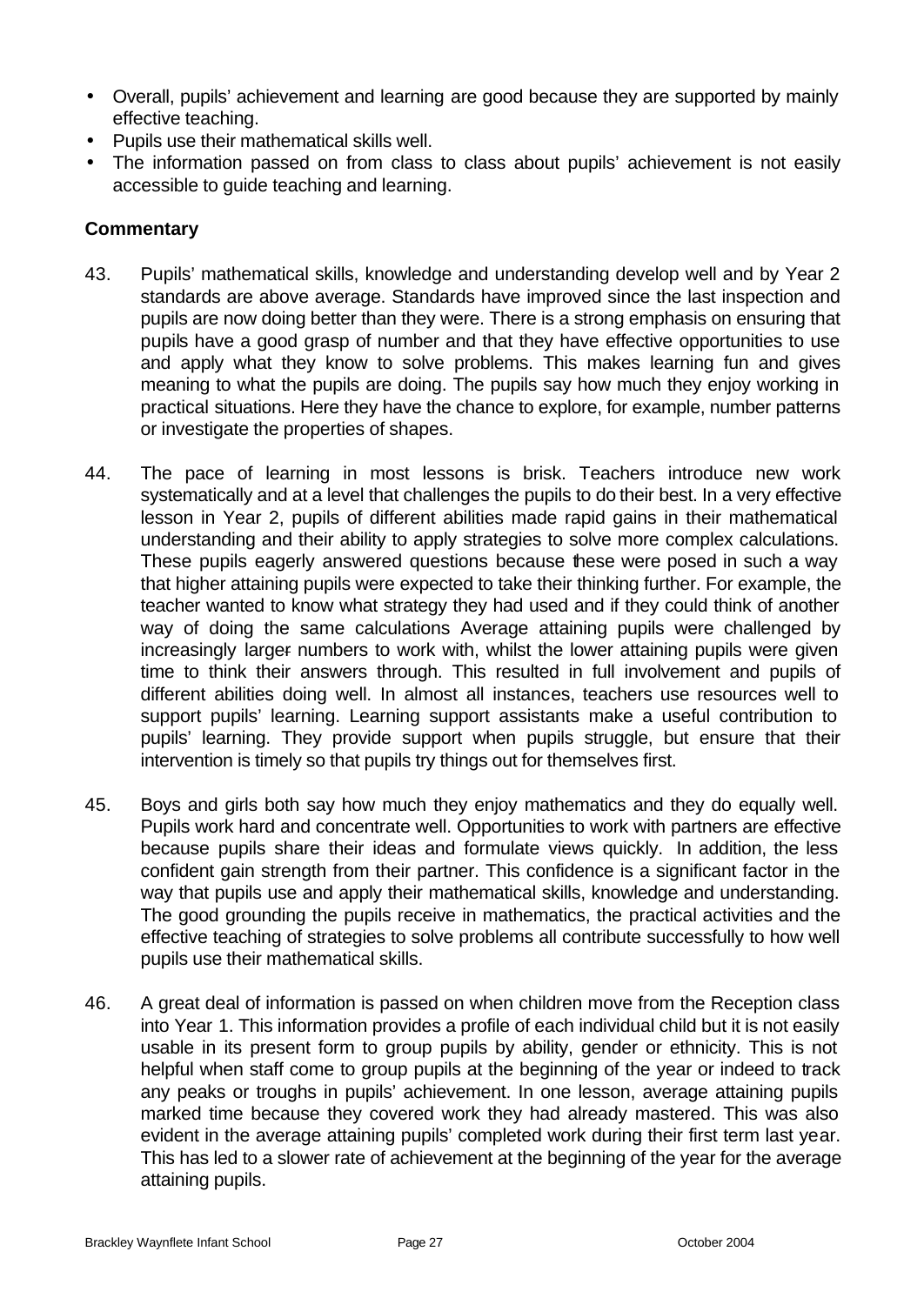## **Mathematics across the curriculum**

47. Mathematics successfully supports some of the work pupils do in other subjects. This includes measuring, sometimes by direct comparison, in design and technology. For example, pupils in Year 1 test the size of the home they have made for a wild animal by estimating how many more layers of bricks they need to complete the walls. Charts and tables in geography and science record measurements, for example of temperature. In ICT, pupils collect and enter data to construct graphs. The pupils interpret the graphs correctly to answer questions related to "How many?", "Which have the most?" and "Which have the least?".

## **SCIENCE**

Provision in science is **good**.

## **Main strengths and weaknesses**

- Pupils achieve well; their scientific knowledge and understanding are developed successfully through practical activities.
- Teachers make good links with other subjects to gives pupils' learning relevance and purpose.
- Leadership and management of the subject are good, but developments made to assessment and marking in science are yet to have a positive impact.

## **Commentary**

- 48. The school uses the strengths of teachers well by deploying one person to teach all the Year 1 science, and another all the Year 2. This arrangement works well because it ensures consistency in teaching and learning across the year groups. Both teachers use methods in which pupils learn through investigation. Pupils like the practical aspect of science because it allows them to try things out for themselves, and it also sets the scientific knowledge in context and consolidates their understanding. This was particularly evident in Year 1. The teacher challenged pupils to assemble an electrical circuit to light two bulbs, when previously they had successfully lit one. The pupils set to work enthusiastically, drawing on what they already knew and experimenting until they achieved success. There was real excitement as first one group succeeded, and others quickly followed. By the end of the lesson, all pupils achieved well because they used prior knowledge as the starting point for informing further investigations. Opportunities such as this are evident when looking at pupils' past work. It is a significant reason why pupils achieve well and why scientific knowledge and understanding are secure. It results in above average standards by Year 2 and this is an improvement on the findings of the previous inspection.
- 49. As part of the school's desire to teach a more innovative curriculum, teachers are making better links between subjects. For example, in a very good lesson in Year 2, pupils were required to use cutting and joining skills, developed in design and technology, first of all to create a boat that would float, and secondly, to use it to carry a given load. During a lively whole-class discussion and focused paired discussions, pupils drew upon scientific skills well to help them decide which materials to use, and technology skills to decide how to join them. By the end of the lesson all but one of the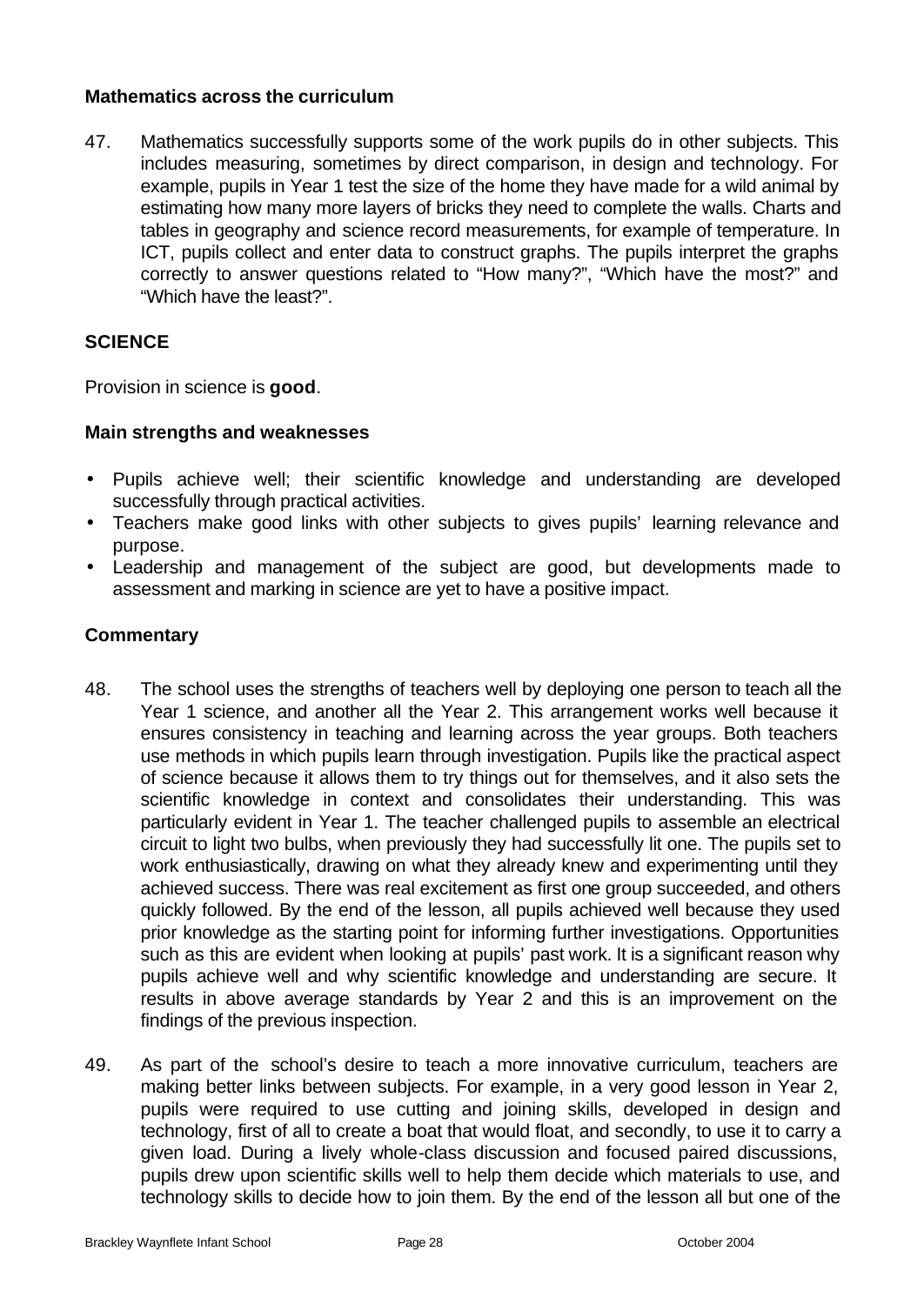boats had remained afloat, demonstrating the pupils' good scientific knowledge of waterproof materials and their well-developed technology skills. A productive discussion ended the lesson, with teacher and pupils establishing what had worked well, and what they would improve next time. Work of this quality reflects the good teaching and learning in Years 1 and 2.

50. Leadership and management of the subject are good. The school has focused on identifying different learning styles recently, and on planning lessons that promote the development of pupils' thinking skills. As a result, teachers have updated planning documents to accommodate different learning styles. This is having a positive impact on pupils' learning in lessons, on the quality of work in their books and on their ability to demonstrate scientific knowledge. For example, pupils in Year 2 have a very clear understanding of how to conduct a scientific investigation. They spoke confidently about making a prediction before starting, and the steps they would take to ensure it was a fair test. The assessment and marking policies were updated recently, but they have not had sufficient impact yet. For example, teachers mark pupils' work with a comment that celebrates their work, but it does not identify which aspects of the work pupils have done well, or what they need to do to improve. Similarly, assessment is not used sufficiently on a day-to-day basis to inform future lesson planning. Instead it tends to be undertaken at the end of a topic to record what pupils can do, but does not inform the next steps in planning.

## **INFORMATION AND COMMUNICATION TECHNOLOGY**

Provision in information and communication technology is **satisfactory**.

## **Main strengths and weaknesses**

- Pupils' skills in using computers are developing well.
- Pupils have a good knowledge of how ICT can help their work at school and in the wider world.
- Using ICT as a tool to support pupils' work across the curriculum is developing but is not yet fully embedded in all subjects.

## **Commentary**

51. By the end of Year 2 standards are in line with expectations and pupils achieve satisfactorily. Pupils have benefited from the systematic teaching of computer skills with the result that, by Year 2, they can competently open, save and print documents. They know how to alter text, move it on the screen and insert pictures to illustrate their work. Throughout the school, the emphasis on developing computer skills is leading to pupils being confident in their use and eager to learn more. Most pupils have access to some type of computer technology at home. The pupils complement what they learn in school with the knowledge they acquire at home. This enables them to weigh up the benefits of ICT to them in school and how it benefits the wider world of work. Higher attaining pupils quickly recognise the value of being able to edit their work and to present it neatly. Lower attaining pupils realise that it helps them to practise, for example, spellings and letter sounds and they like the success this gives them. Visits to the supermarket have allowed the pupils to see at first hand how bar codes are scanned and shopping totals calculated. Higher attaining pupils have a grasp of the way that computers can support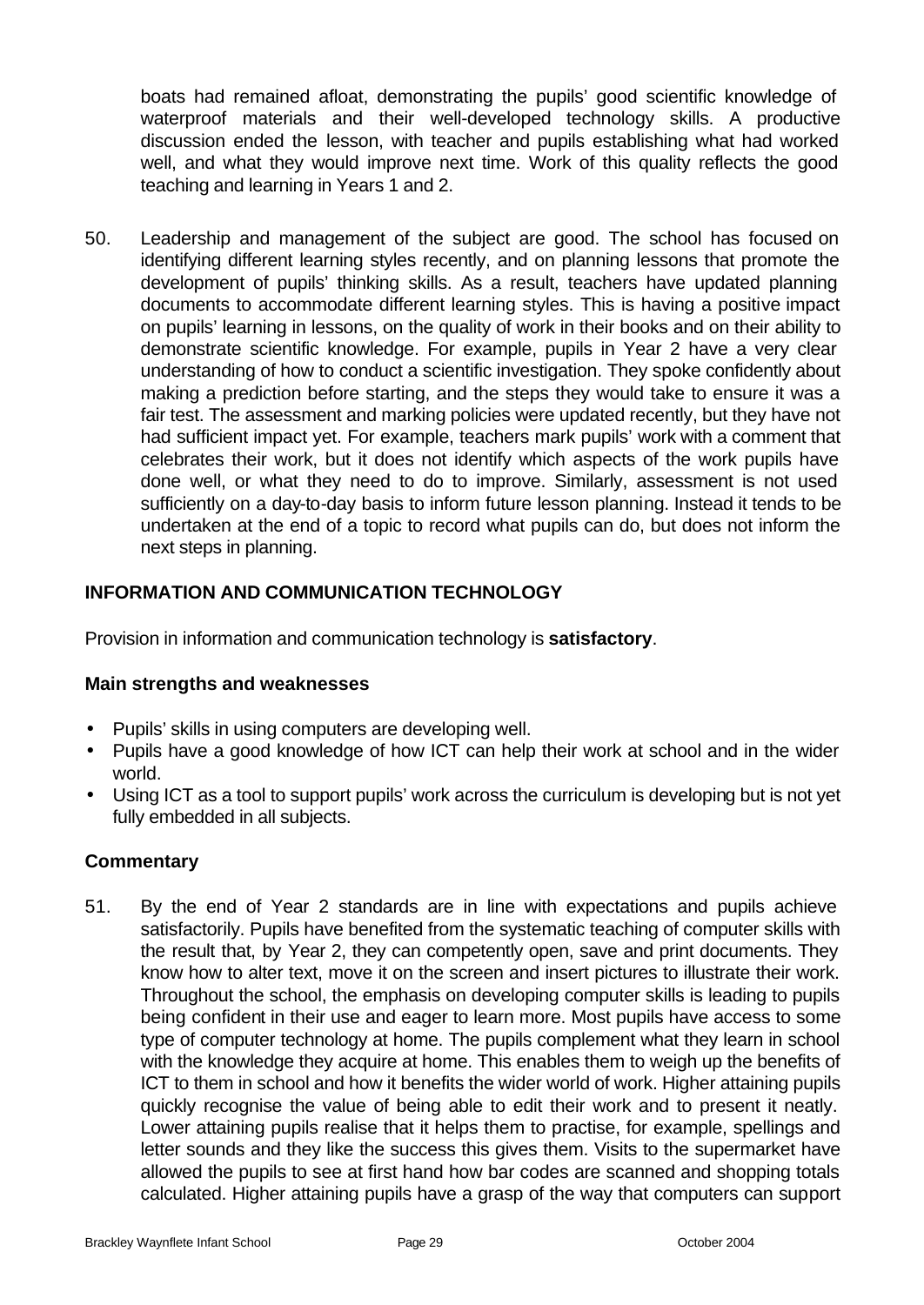communication and some pupils have used the Internet to find things out for themselves. The pupils are less sure about the use of other technology such as scanners, fax machines and those used to record events such as video cameras and tape recorders. They are aware that there is a digital camera in the school but have not used it to record their own efforts, although staff do make good use of it to record examples of pupils working, special events and classroom displays.

#### **Information and communication technology across the curriculum**

52. Planning is well underway to fully integrate ICT into the pupils' daily class work. ICT is a priority for further development and the school is well aware that there is still some way to go before pupils use ICT as a regular tool. Whilst the teaching of computer skills is good and pupils' learning is effective, the benefits are not yet fully realised and teaching and learning are satisfactory overall. Links with other subjects are often made to teach an ICT strand such as reviewing, modifying and evaluating, rather than to support learning in a particular subject. This is useful to ensure that the range of ICT work is covered, but is not as effective in developing knowledge and understanding, for example in history or geography.

#### **HUMANITIES**

During the three days of the inspection, only two lessons of religious education were being taught – both by the same teacher and in the same year group – one geography lesson and no history lessons. As a result, a firm judgement about the overall provision in each subject cannot be made. Pupils' past work was analysed and discussions took place with pupils in Years 1 and 2 to gauge their achievement and the standards reached.

#### **Religious education**

- 53. Standards in religious education are below those expected in the local authority's agreed syllabus because the pupils do not have sufficient knowledge and understanding of Judaism. Judaism is the other major faith they should study as well as Christianity. Pupils are very knowledgeable about Christianity. They explain about events in the Church calendar such as Easter and Christmas clearly. They also understand the significance of festivals and celebrations such as weddings, Christingle, Harvest Festival and baptisms. They understand that the vicar carries out certain rituals and that he or she plays an important part in church festivals and celebrations. Pupils talk about the Bible; they recognise its importance to Christians and understand the messages portrayed in stories such as the 'Lost Sheep'. A visit to the local church brings their learning to life and helps them to understand that churches are special places for Christians. They are also beginning to relate religious understanding to their own lives through discussion about their feelings, which encourages them to develop positive attitudes towards others.
- 54. Pupils have been taught about aspects of Judaism. For example, they have talked about and made a Torah scroll as well as finding out about Shabbat. However, they have a very hazy recollection of this work and any other significant aspects of the Jewish faith. Recorded assessments in religious education show that the pupils' understanding is not yet secured. The coverage of this area is weak and this leads to standards being lower than they should be and pupils not achieving as much as they should. Long-term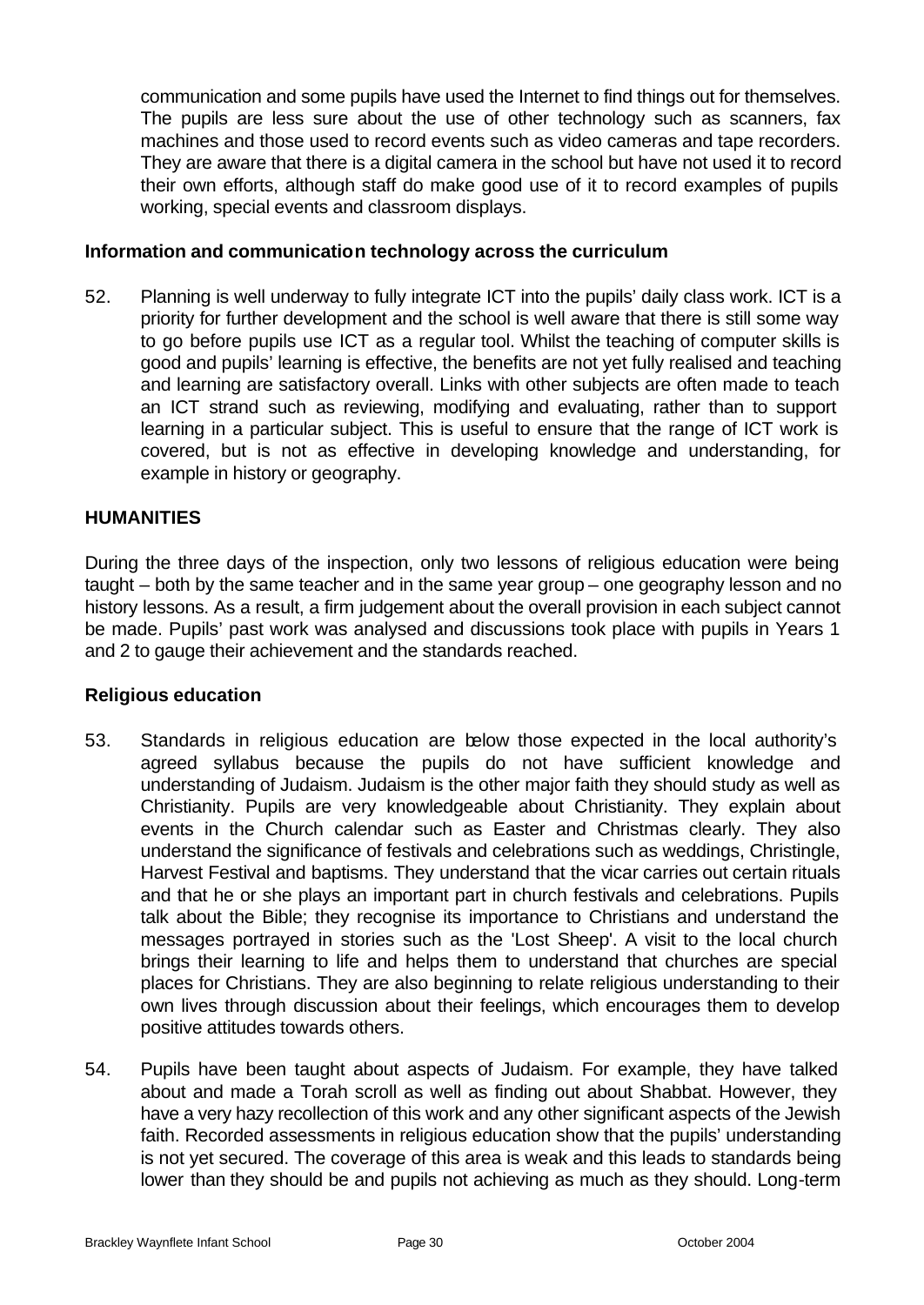staff absence last year has meant that the coverage of the subject was not checked as rigorously as it ought to have been.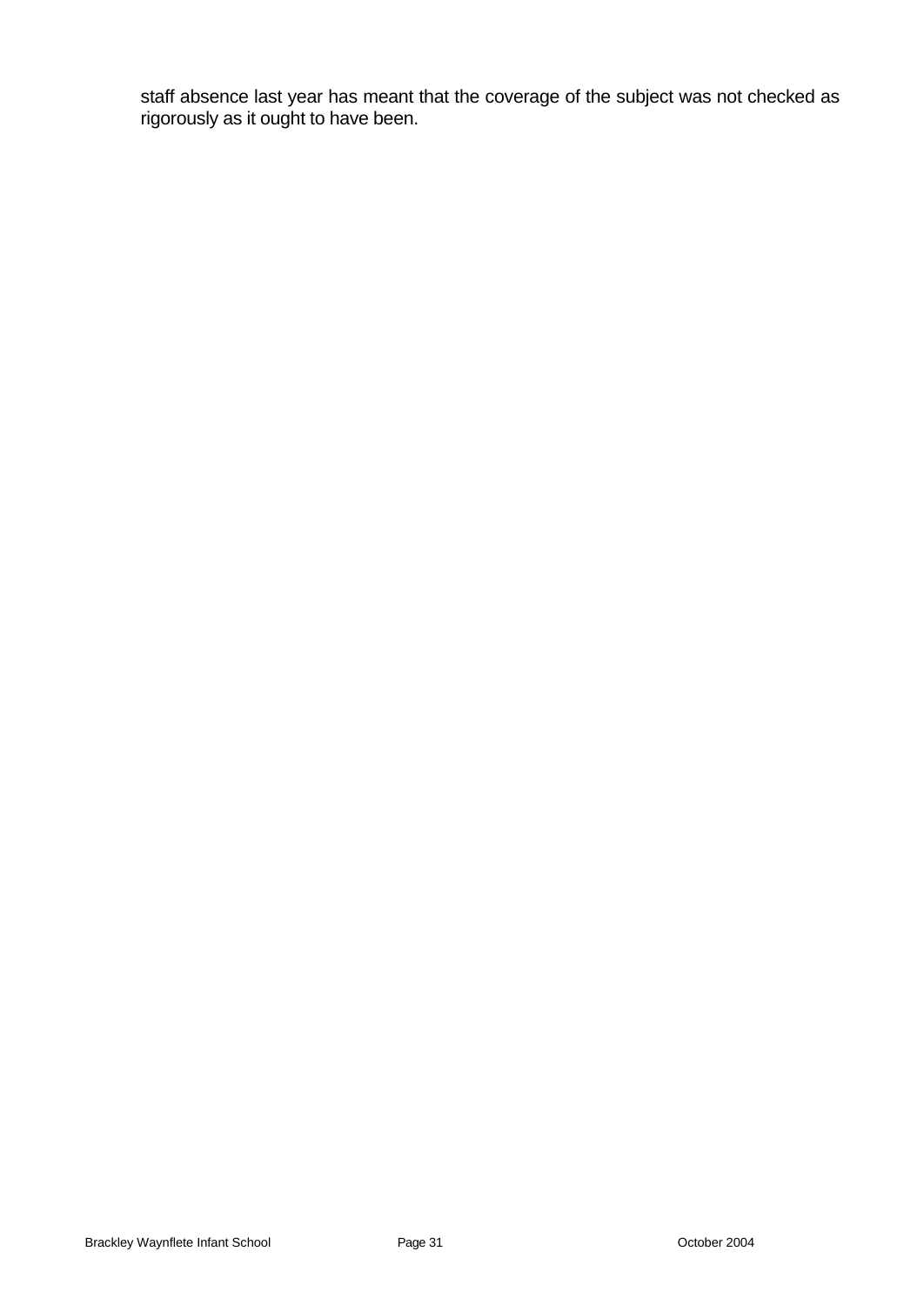## **History and geography**

- 55. Pupils' work from last year shows that standards in both subjects are above those expected by the end of Year 2. Pupils make good use of their literacy and numeracy skills to write sequenced accounts of the Great Fire of London and to construct charts and tables in geography. Pupils' interest and understanding are developed through firsthand experiences. For example, they spoke excitedly about the Victorian Day held in school when they all dressed up. Pupils talked confidently about differences in school life then and now. The recent visit to the 'Living Rainforest' incorporated learning across the curriculum and has given pupils an insight into different environments.
- 56. Discussion with pupils demonstrated good observational skills. They know the locality in which they live and had walked around the town to identify features. Pupils in Year 2 are able to use a grid to give square references for places on the map. Pupils from Year 1 were able to clearly explain the time-line of their own lives. Different information sources are presented to the pupils so that they can ask and answer questions about the past and about geography. The pupils organise their work well and communicate through drawings, writing, discussion and some use of ICT.

## **CREATIVE, AESTHETIC, PRACTICAL AND PHYSICAL SUBJECTS**

As only two lessons were observed in art and design, design and technology and music, and one in physical education, no judgements can be made about the quality of teaching and learning, or provision overall in these subjects. Discussions with pupils and analyses of pupils' past work were used to gauge pupils' achievements and the standards they reach.

## **Art and design**

- 57. Pupils achieve well and standards are above those expected by the end of Year 2. High quality displays of art, and examples of past work, reflect the emphasis placed on developing pupils' artistic skills and ensuring they have the opportunity to explore and use a wide variety of tools, materials and resources. There is a good focus on developing pupils' observational skills so that they carefully note the size, shape and texture of objects. Teachers' planning identifies the key skills pupils need to be taught, and the key points that would need to be brought out in discussion, so that pupils think about, for example, the sequence of drawing and the size of the object they are reproducing. This results in high quality observational drawings, as were seen in a Year 1 lesson.
- 58. Good links are made between art and design and other subjects. During the school's art week, earlier in the year, pupils successfully increased their understanding of African, Indian and Chinese cultures. This was achieved because the pupils engaged in designing items, or painting events from stories such as the Willow Pattern Tale, and designing saris. When pupils in Year 2 visited the ballet they used literacy skills to write up an account of their visit, and art and design skills to recreate some of the characters. The co-ordinator is keen to develop these links between subjects, and to make greater use of 'artists in residence' to enrich the art and design curriculum further.

## **Design and technology**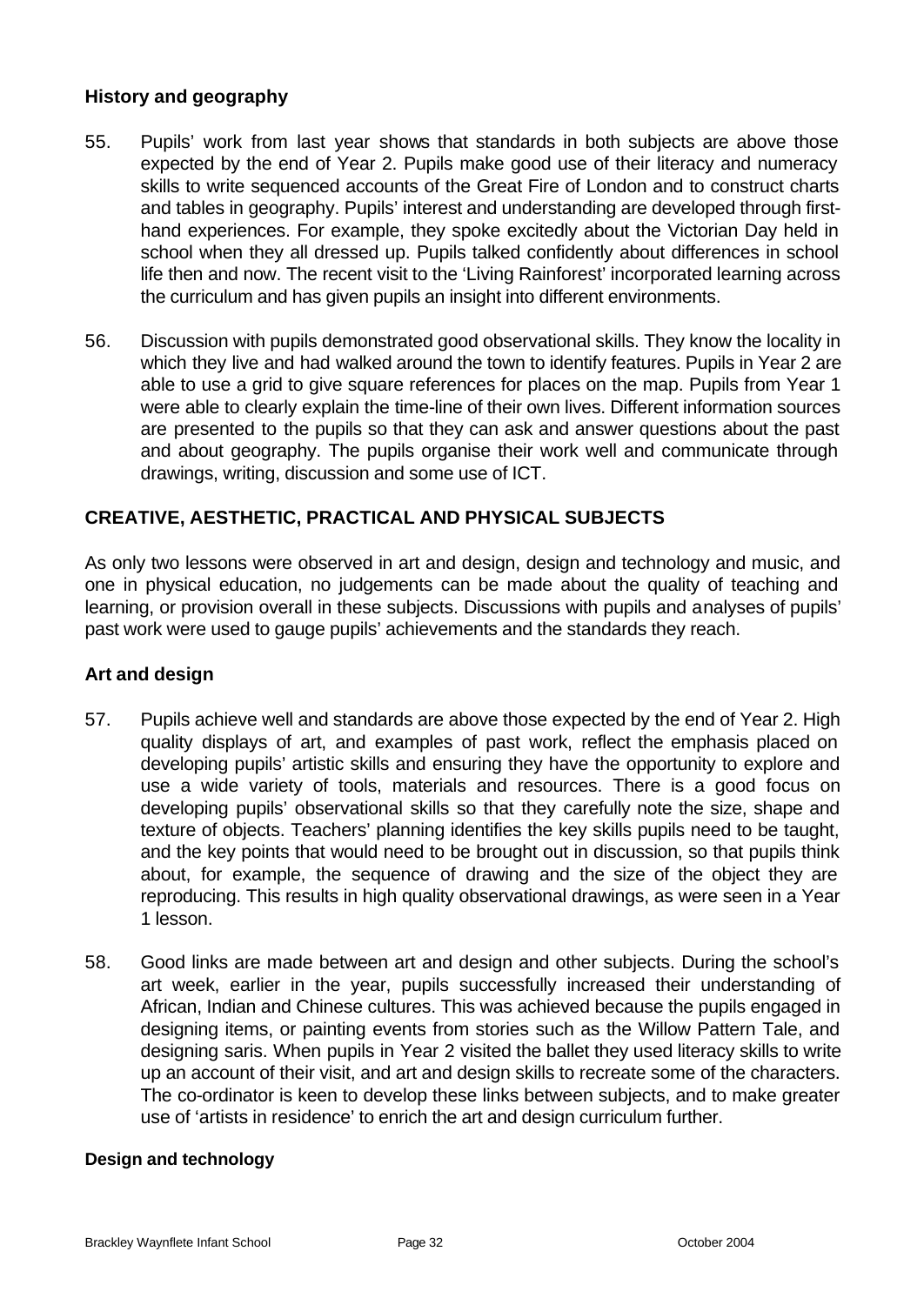59. Standards are in line with those expected for pupils by the end of Year 2; pupils' achievement is satisfactory. Work on display shows that pupils in Year 2 go through the full process of planning and designing, reviewing and amending, before assembling their designs. For example, when designing and making a beach bag, they first looked at a variety of bags and containers and disassembled them to see how they were made. Secondly, they completed planning sheets to help them think about the materials they would use and processes they would follow. Following completion of the task, the pupils carried out a brief evaluation of their finished product to decide what had worked well, and what they would improve next time. All pupils were fully involved because the lower attaining and those pupils with special educational needs had their findings recorded by adults. The process of planning and designing is less effective in Year 1 because more emphasis has been placed on finishing the model than working out the best ways to tackle, for example, making an enclosure for a wild animal. This results in pupils being unsure about the steps they would need to take, or the most appropriate materials to use.

## **Music**

- 60. It is not possible to make a judgement on standards overall as much of the work in music seen during the inspection focused on singing. Pupils in Year 2 talk about their love of music. They talk enthusiastically about how much they have enjoyed working together on small-group compositions. In lessons, assemblies and whole-school singing sessions, pupils' very positive attitudes enabled them to achieve well in singing. Pupils particularly enjoy singing the 'Circle of Friends' and hold hands as they think carefully about the very important words in the song. Their singing is tuneful and the words are clear. Pupils also sing well during whole-school singing practices. For example, in 'Leaves are Falling Down' they follow the teacher's guidance well as they gradually reduce the volume on the words, 'down', 'down', 'down'. This is very effective. The music co-ordinator is a confident and capable musician who supports these sessions well. Pupils take part willingly. For example, in a singing game where they selected an instrument, when the music stopped they described the sound they believed the instrument made and the correct way of playing it. By the end of the lesson, most pupils were able to name the instruments, some by hearing the sound only.
- 61. There are good opportunities for pupils to take part in additional musical activities, such as choir, recorder and violin. The curriculum is enriched through visits and visitors. For example, Year 2 pupils went to see *The Nutcracker Ballet*, and linked this to literacy and art work.

## **Physical education**

62. It is evident from talking with pupils and looking at planning that the full range of physical activity is taught, including swimming. However, it is not possible to make a firm judgement on standards and pupils' achievement because not all the strands of physical education were inspected. The pupils enjoy physical education; they talk enthusiastically about the opportunities they have to develop their sporting skills not only during the school day but in the extensive range of activities outside normal lessons. The range of activities includes football, Kwik cricket, short tennis, rugby and gymnastics. These support and extend the curriculum on offer and provide opportunities for pupils of different talents and abilities to take part in sport. Pupils engage in practising a suitable range of gymnastic, dance and games skills. During the lesson seen in games, the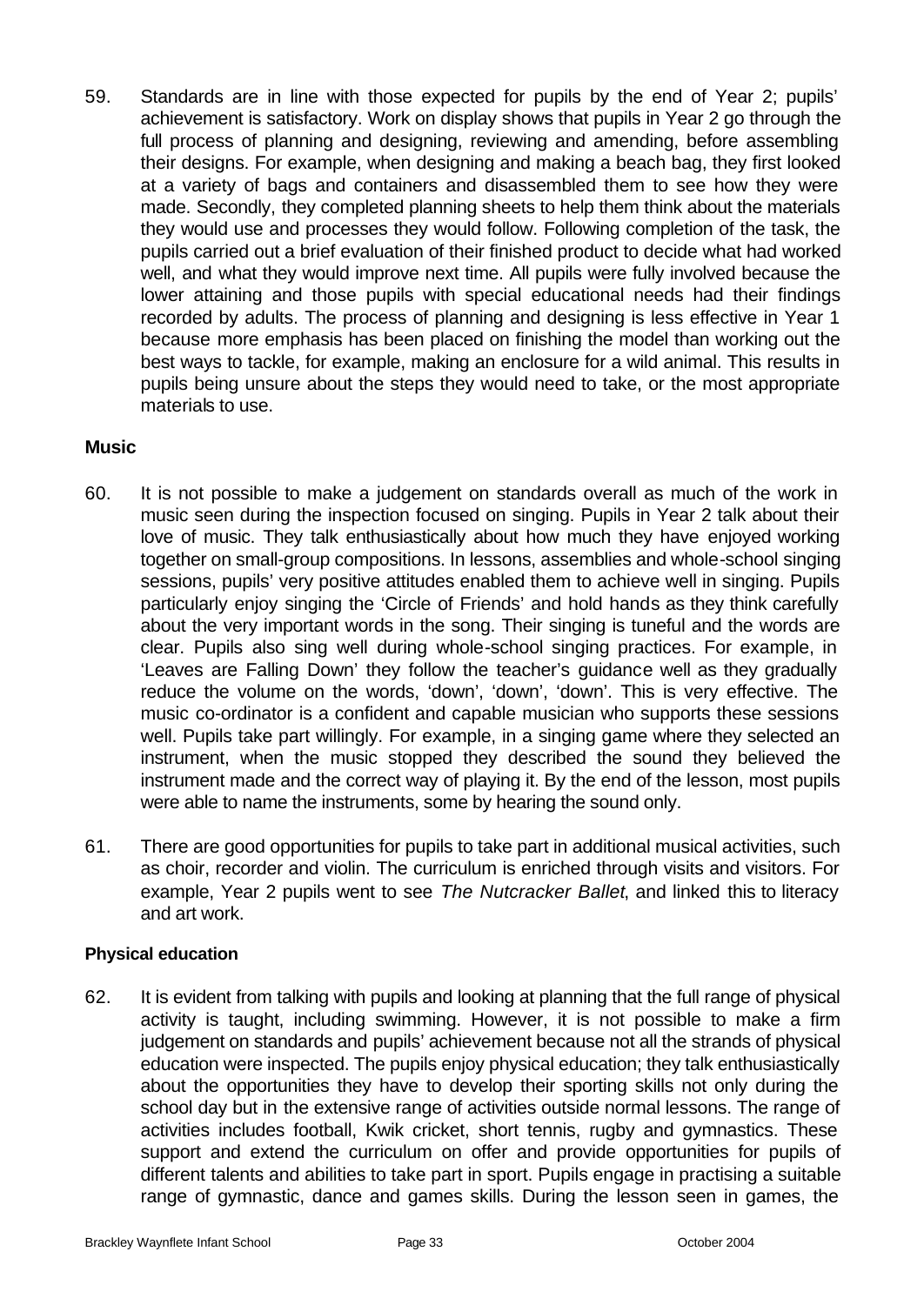pupils took part enthusiastically and behaved well. Opportunities were provided for pupils to work with others and to develop simple rules for a game. This was effective in supporting their personal development.

## **PERSONAL, SOCIAL AND HEALTH EDUCATION AND CITIZENSHIP**

63. The school is keen to promote good health through its work in personal, social, health and citizenship education (PSHCE). Teachers devise activities to raise pupils' awareness of healthy living. During the day, pupils are encouraged to drink water and 'cool milk', and eat fruit to aid their concentration and support good health. The importance the school attaches to promoting good health has recently been rewarded with a Healthy Schools Bronze Award. PSHCE times are also used to provide opportunities for pupils to reflect on how well they relate to others. Teaching assistants work successfully with pupils who find mixing and socialising difficult by supporting their personal and social development. The behaviour of pupils, overall, is very good, and there is no evidence now of the severe behavioural difficulties mentioned at the time of the previous inspection.